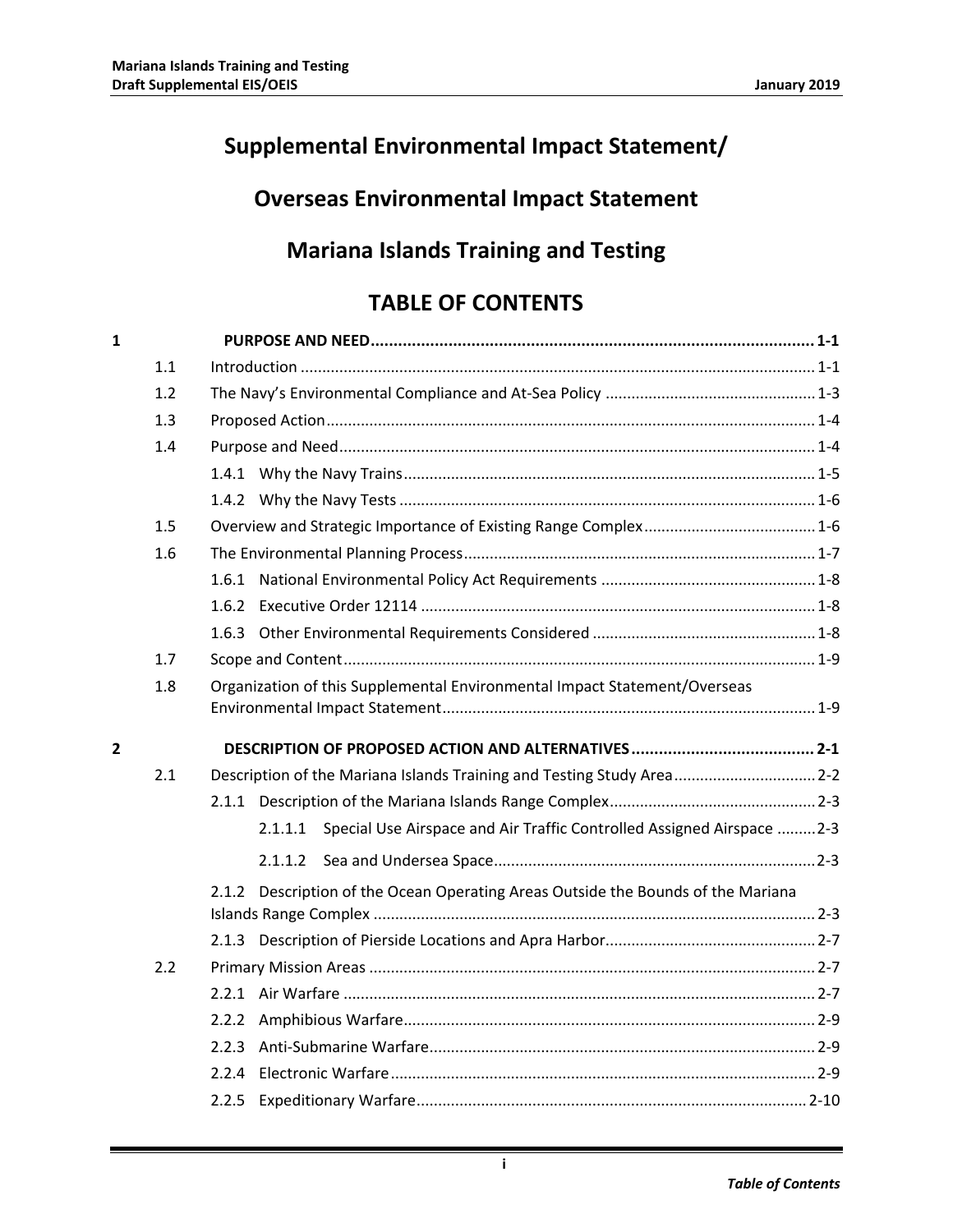|     | 2.2.6 |         |                                                                                 |  |
|-----|-------|---------|---------------------------------------------------------------------------------|--|
|     | 2.2.7 |         |                                                                                 |  |
|     |       |         |                                                                                 |  |
| 2.3 |       |         |                                                                                 |  |
|     |       |         |                                                                                 |  |
|     |       | 2.3.1.1 |                                                                                 |  |
|     |       | 2.3.1.2 |                                                                                 |  |
|     | 2.3.2 |         |                                                                                 |  |
|     | 2.3.3 |         |                                                                                 |  |
|     |       | 2.3.3.1 |                                                                                 |  |
|     |       | 2.3.3.2 |                                                                                 |  |
|     |       | 2.3.3.3 |                                                                                 |  |
|     |       | 2.3.3.4 |                                                                                 |  |
|     |       | 2.3.3.5 |                                                                                 |  |
|     |       | 2.3.3.6 |                                                                                 |  |
|     |       | 2.3.3.7 |                                                                                 |  |
|     |       | 2.3.3.8 |                                                                                 |  |
|     | 2.3.4 |         |                                                                                 |  |
| 2.4 |       |         |                                                                                 |  |
|     |       |         |                                                                                 |  |
|     |       |         |                                                                                 |  |
|     |       | 2.4.1.1 |                                                                                 |  |
|     |       | 2.4.1.2 |                                                                                 |  |
|     |       | 2.4.1.3 | Alternatives Including Geographic Mitigation Measures within the Study          |  |
|     |       | Area    |                                                                                 |  |
|     |       | 2.4.1.4 |                                                                                 |  |
|     |       | 2.4.1.5 | Training and Testing Without the Use of Active Sonar 2-19                       |  |
|     | 2.4.2 |         |                                                                                 |  |
|     |       | 2.4.2.1 |                                                                                 |  |
|     |       | 2.4.2.2 |                                                                                 |  |
|     |       | 2.4.2.3 |                                                                                 |  |
|     | 2.4.3 |         | Comparison of Proposed Sonar and Explosive Use in the Action Alternatives  2-22 |  |
|     |       | 2.4.3.1 |                                                                                 |  |
|     |       | 2.4.3.2 |                                                                                 |  |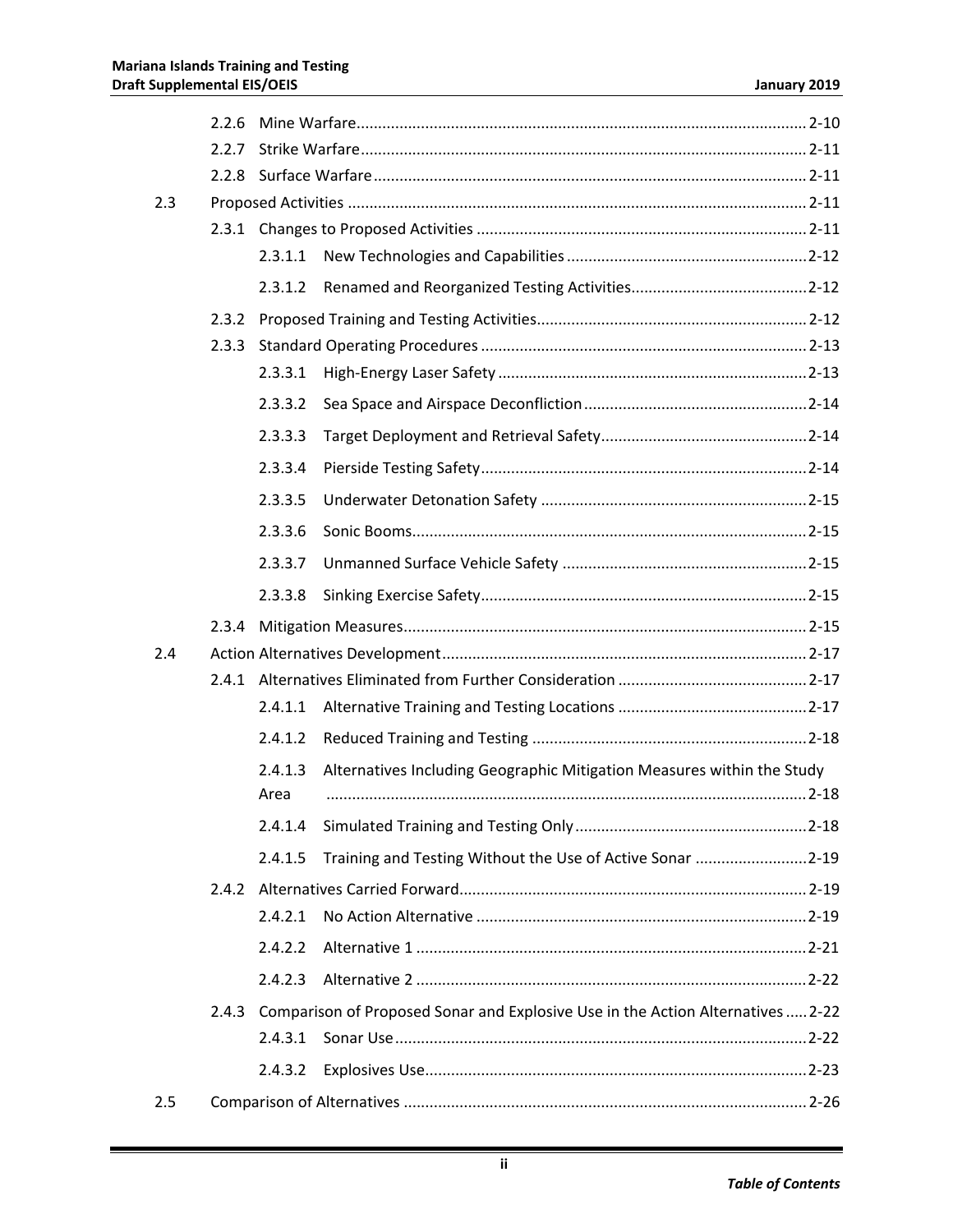| $\overline{\mathbf{3}}$ |     | AFFECTED ENVIRONMENT AND ENVIRONMENTAL CONSEQUENCES  3-1 |         |                                                                            |  |  |
|-------------------------|-----|----------------------------------------------------------|---------|----------------------------------------------------------------------------|--|--|
|                         | 3.0 |                                                          |         |                                                                            |  |  |
|                         |     |                                                          |         |                                                                            |  |  |
|                         |     |                                                          | 3.0.1.1 |                                                                            |  |  |
|                         |     |                                                          | 3.0.1.2 | Navy's Quantitative Analysis to Determine Impacts on Sea Turtles and       |  |  |
|                         |     |                                                          |         |                                                                            |  |  |
|                         |     | 3.0.2                                                    |         |                                                                            |  |  |
|                         |     | 3.0.3                                                    |         | Resources and Issues Not Carried Forward for More Detailed Discussion  3-8 |  |  |
|                         |     | 3.0.4                                                    |         |                                                                            |  |  |
|                         |     |                                                          | 3.0.4.1 |                                                                            |  |  |
|                         |     |                                                          | 3.0.4.2 |                                                                            |  |  |
|                         |     |                                                          | 3.0.4.3 |                                                                            |  |  |
|                         |     |                                                          | 3.0.4.4 |                                                                            |  |  |
|                         |     |                                                          | 3.0.4.5 |                                                                            |  |  |
|                         |     |                                                          | 3.0.4.6 |                                                                            |  |  |
|                         |     |                                                          | 3.0.4.7 | Conceptual Framework for Assessing Effects from Acoustic and Explosive     |  |  |
|                         |     |                                                          |         |                                                                            |  |  |
|                         | 3.1 |                                                          |         |                                                                            |  |  |
|                         |     |                                                          |         |                                                                            |  |  |
|                         |     |                                                          | 3.1.1.1 |                                                                            |  |  |
|                         |     |                                                          |         |                                                                            |  |  |
|                         |     |                                                          | 3.1.2.1 |                                                                            |  |  |
|                         |     |                                                          | 3.1.2.2 |                                                                            |  |  |
|                         |     |                                                          | 3.1.2.3 |                                                                            |  |  |
|                         |     |                                                          | 3.1.2.4 |                                                                            |  |  |
|                         |     |                                                          |         |                                                                            |  |  |
|                         | 3.2 |                                                          |         |                                                                            |  |  |
|                         |     |                                                          |         |                                                                            |  |  |
|                         |     |                                                          | 3.2.1.1 |                                                                            |  |  |
|                         |     |                                                          | 3.2.1.2 |                                                                            |  |  |
|                         |     |                                                          | 3.2.1.3 |                                                                            |  |  |
|                         |     |                                                          |         |                                                                            |  |  |
|                         |     |                                                          | 3.2.2.1 |                                                                            |  |  |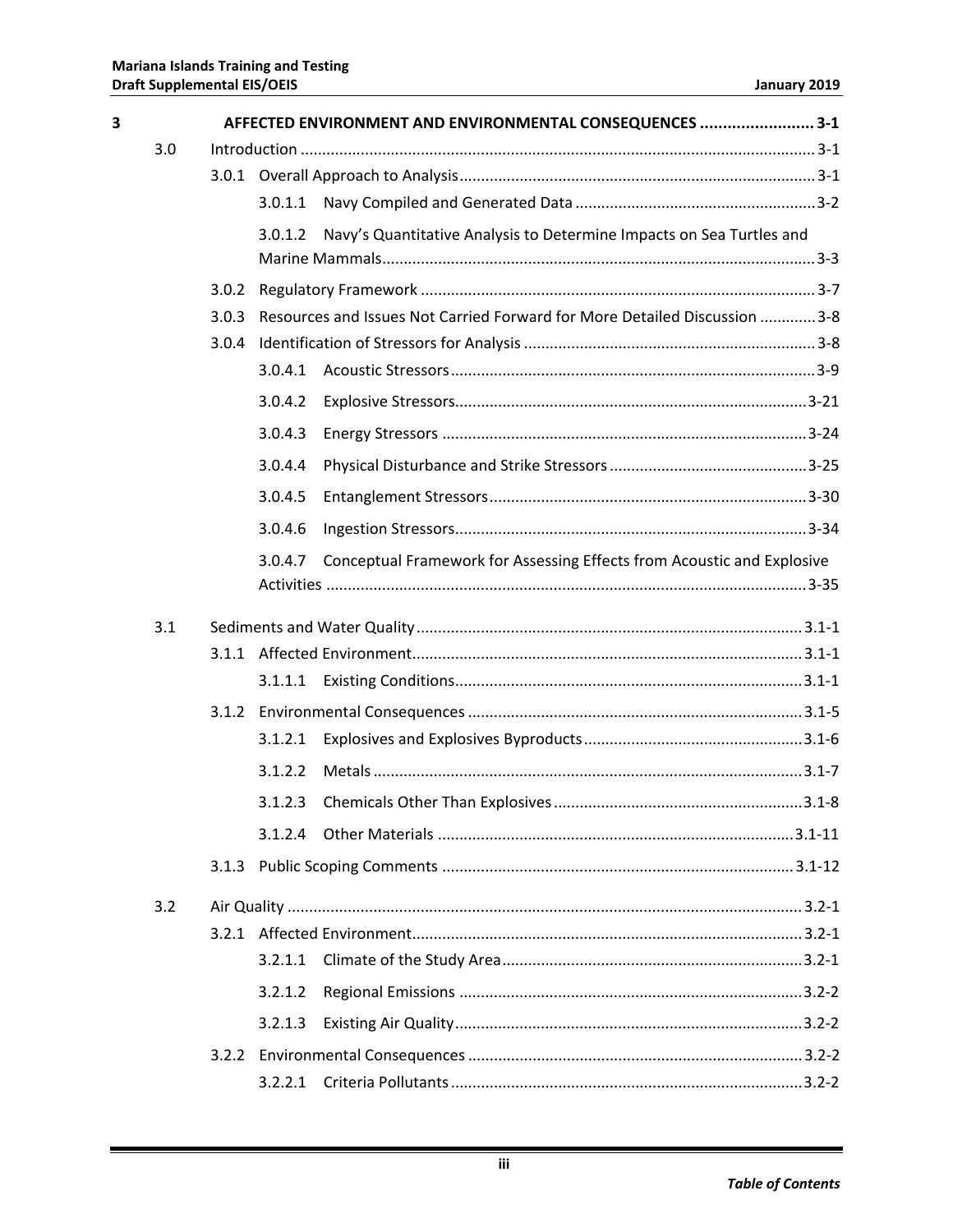|     | 3.2.2.2 |                                                                     |  |
|-----|---------|---------------------------------------------------------------------|--|
|     | 3.2.2.3 |                                                                     |  |
|     |         |                                                                     |  |
| 3.3 |         |                                                                     |  |
|     |         |                                                                     |  |
|     |         |                                                                     |  |
|     |         |                                                                     |  |
|     | 3.3.2.1 |                                                                     |  |
|     | 3.3.2.2 |                                                                     |  |
|     |         |                                                                     |  |
| 3.4 |         |                                                                     |  |
|     |         |                                                                     |  |
|     | 3.4.1.1 |                                                                     |  |
|     | 3.4.1.2 | Species Unlikely to Be Present in the Study Area3.4-3               |  |
|     | 3.4.1.3 |                                                                     |  |
|     | 3.4.1.4 |                                                                     |  |
|     | 3.4.1.5 |                                                                     |  |
|     | 3.4.1.6 |                                                                     |  |
|     | 3.4.1.7 |                                                                     |  |
|     | 3.4.1.8 |                                                                     |  |
|     | 3.4.1.9 |                                                                     |  |
|     |         |                                                                     |  |
|     |         | 3.4.1.11 Humpback Whale (Megaptera novaeangliae) 3.4-18             |  |
|     |         |                                                                     |  |
|     |         |                                                                     |  |
|     |         |                                                                     |  |
|     |         | 3.4.1.15 Blainville's Beaked Whale (Mesoplodon densirostris) 3.4-24 |  |
|     |         | 3.4.1.16 Common Bottlenose Dolphin (Tursiops truncatus) 3.4-25      |  |
|     |         |                                                                     |  |
|     |         |                                                                     |  |
|     |         |                                                                     |  |
|     |         |                                                                     |  |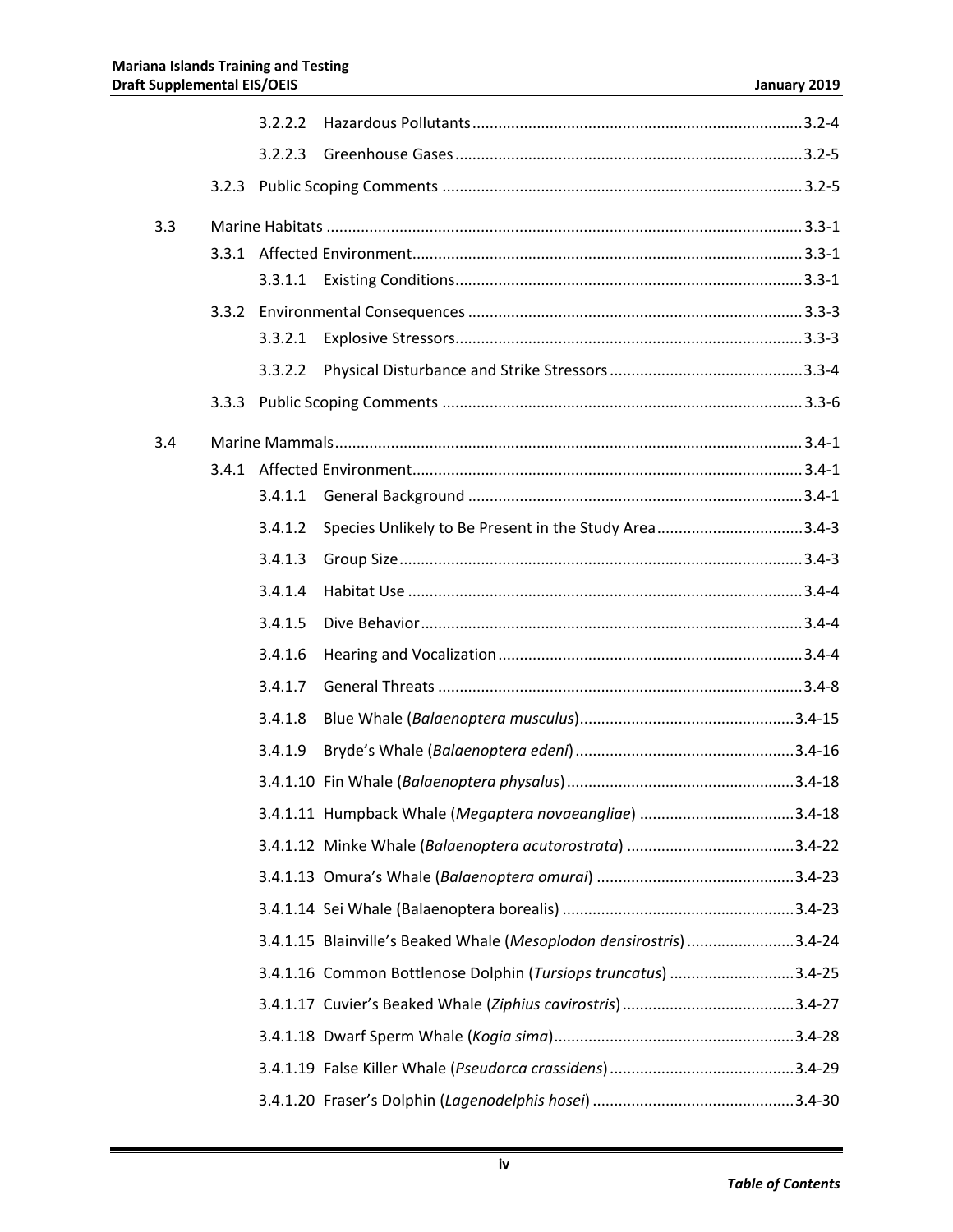|     |       |         | 3.4.1.21 Ginkgo-Toothed Beaked Whale (Mesoplodon ginkgodens) 3.4-31   |  |
|-----|-------|---------|-----------------------------------------------------------------------|--|
|     |       |         |                                                                       |  |
|     |       |         | 3.4.1.23 Longman's Beaked Whale (Indopacetus pacificus) 3.4-34        |  |
|     |       |         | 3.4.1.24 Melon-Headed Whale (Peponocephala electra) 3.4-35            |  |
|     |       |         | 3.4.1.25 Pantropical Spotted Dolphin (Stenella attenuata) 3.4-36      |  |
|     |       |         |                                                                       |  |
|     |       |         |                                                                       |  |
|     |       |         |                                                                       |  |
|     |       |         |                                                                       |  |
|     |       |         | 3.4.1.30 Short-Finned Pilot Whale (Globicephala macrorhynchus) 3.4-41 |  |
|     |       |         |                                                                       |  |
|     |       |         |                                                                       |  |
|     |       |         |                                                                       |  |
|     |       |         |                                                                       |  |
|     |       | 3.4.2.1 |                                                                       |  |
|     |       | 3.4.2.2 |                                                                       |  |
|     |       | 3.4.2.3 |                                                                       |  |
|     |       | 3.4.2.4 |                                                                       |  |
|     |       | 3.4.2.5 |                                                                       |  |
|     |       | 3.4.2.6 |                                                                       |  |
|     |       | 3.4.2.7 |                                                                       |  |
|     |       |         |                                                                       |  |
|     |       | 3.4.3.1 | Combined Impacts of All Stressors Under Alternative 1 3.4-255         |  |
|     |       | 3.4.3.2 | Combined Impacts of All Stressors Under Alternative 2 3.4-255         |  |
|     |       | 3.4.3.3 | Combined Impacts of All Stressors Under the No Action Alternative     |  |
|     |       |         |                                                                       |  |
|     |       | 3.4.3.4 | Summary of Monitoring and Observations During Navy Activities Since   |  |
|     | 3.4.4 |         |                                                                       |  |
|     | 3.4.5 |         |                                                                       |  |
|     | 3.4.6 |         |                                                                       |  |
| 3.5 |       |         |                                                                       |  |
|     |       |         |                                                                       |  |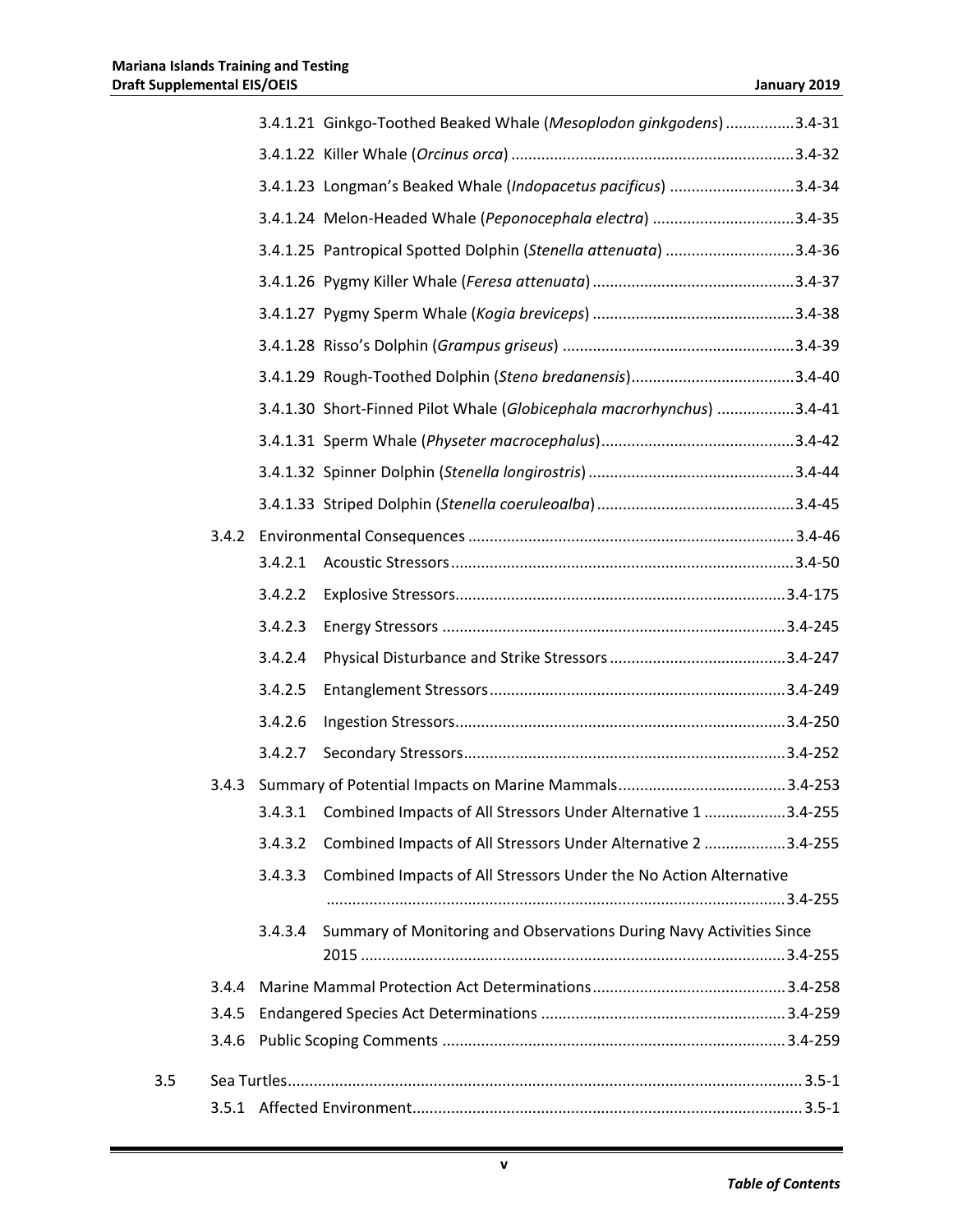|     |       | 3.5.1.1 |                                                                 |  |
|-----|-------|---------|-----------------------------------------------------------------|--|
|     |       | 3.5.1.2 |                                                                 |  |
|     |       | 3.5.1.3 |                                                                 |  |
|     |       | 3.5.1.4 |                                                                 |  |
|     |       | 3.5.1.5 |                                                                 |  |
|     |       | 3.5.1.6 |                                                                 |  |
|     |       | 3.5.1.7 |                                                                 |  |
|     |       | 3.5.1.8 |                                                                 |  |
|     |       | 3.5.1.9 |                                                                 |  |
|     |       |         | 3.5.1.10 Leatherback Sea Turtle (Dermochelys coriacea) 3.5-9    |  |
|     |       |         |                                                                 |  |
|     |       | 3.5.2.1 |                                                                 |  |
|     |       | 3.5.2.2 |                                                                 |  |
|     |       | 3.5.2.3 |                                                                 |  |
|     |       | 3.5.2.4 |                                                                 |  |
|     |       | 3.5.2.5 |                                                                 |  |
|     |       | 3.5.2.6 |                                                                 |  |
|     |       | 3.5.2.7 |                                                                 |  |
|     | 3.5.3 |         |                                                                 |  |
| 3.6 |       |         |                                                                 |  |
|     |       |         |                                                                 |  |
|     |       |         |                                                                 |  |
|     |       | 3.6.1.2 |                                                                 |  |
|     |       | 3.6.1.3 |                                                                 |  |
|     |       | 3.6.1.4 |                                                                 |  |
|     |       | 3.6.1.5 |                                                                 |  |
|     |       | 3.6.1.6 |                                                                 |  |
|     |       | 3.6.1.7 | Rookery Locations and Breeding Activities on FDM3.6-5           |  |
|     | 3.6.2 |         |                                                                 |  |
|     |       | 3.6.2.1 |                                                                 |  |
|     |       | 3.6.2.2 | Explosives Stressors (explosive shock wave and sound, explosive |  |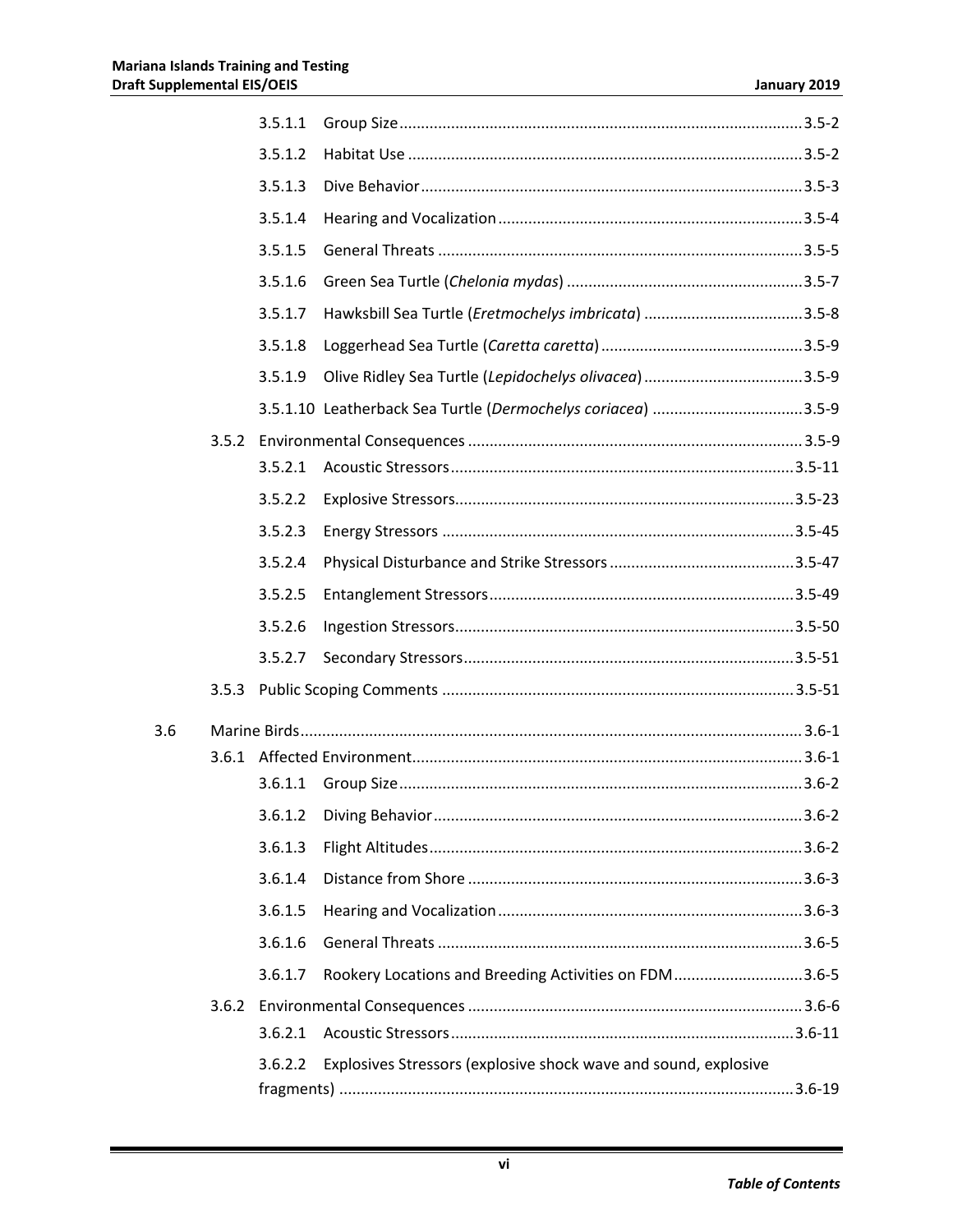|     |       | 3.6.2.3 |                                                                        |  |
|-----|-------|---------|------------------------------------------------------------------------|--|
|     |       | 3.6.2.4 |                                                                        |  |
|     |       | 3.6.2.5 |                                                                        |  |
|     |       | 3.6.2.6 | Secondary Stressors (Impacts on Habitat; Impacts on Prey Availability) |  |
|     |       |         |                                                                        |  |
|     |       | 3.6.2.7 |                                                                        |  |
|     |       | 3.6.2.8 |                                                                        |  |
|     | 3.6.3 |         |                                                                        |  |
| 3.7 |       |         |                                                                        |  |
|     |       |         |                                                                        |  |
|     |       | 3.7.1.1 |                                                                        |  |
|     |       | 3.7.1.2 |                                                                        |  |
|     |       | 3.7.1.3 |                                                                        |  |
|     |       | 3.7.1.4 |                                                                        |  |
|     |       |         |                                                                        |  |
|     |       | 3.7.2.1 |                                                                        |  |
|     |       | 3.7.2.2 |                                                                        |  |
|     |       | 3.7.2.3 |                                                                        |  |
|     | 3.7.3 |         |                                                                        |  |
| 3.8 |       |         |                                                                        |  |
|     |       |         |                                                                        |  |
|     |       | 3.8.1.1 |                                                                        |  |
|     |       | 3.8.1.2 |                                                                        |  |
|     |       | 3.8.1.3 |                                                                        |  |
|     |       | 3.8.1.4 |                                                                        |  |
|     |       |         |                                                                        |  |
|     |       | 3.8.2.1 |                                                                        |  |
|     |       | 3.8.2.2 |                                                                        |  |
|     |       | 3.8.2.3 |                                                                        |  |
|     |       | 3.8.2.4 |                                                                        |  |
|     |       | 3.8.2.5 |                                                                        |  |
|     |       | 3.8.2.6 |                                                                        |  |
|     |       |         |                                                                        |  |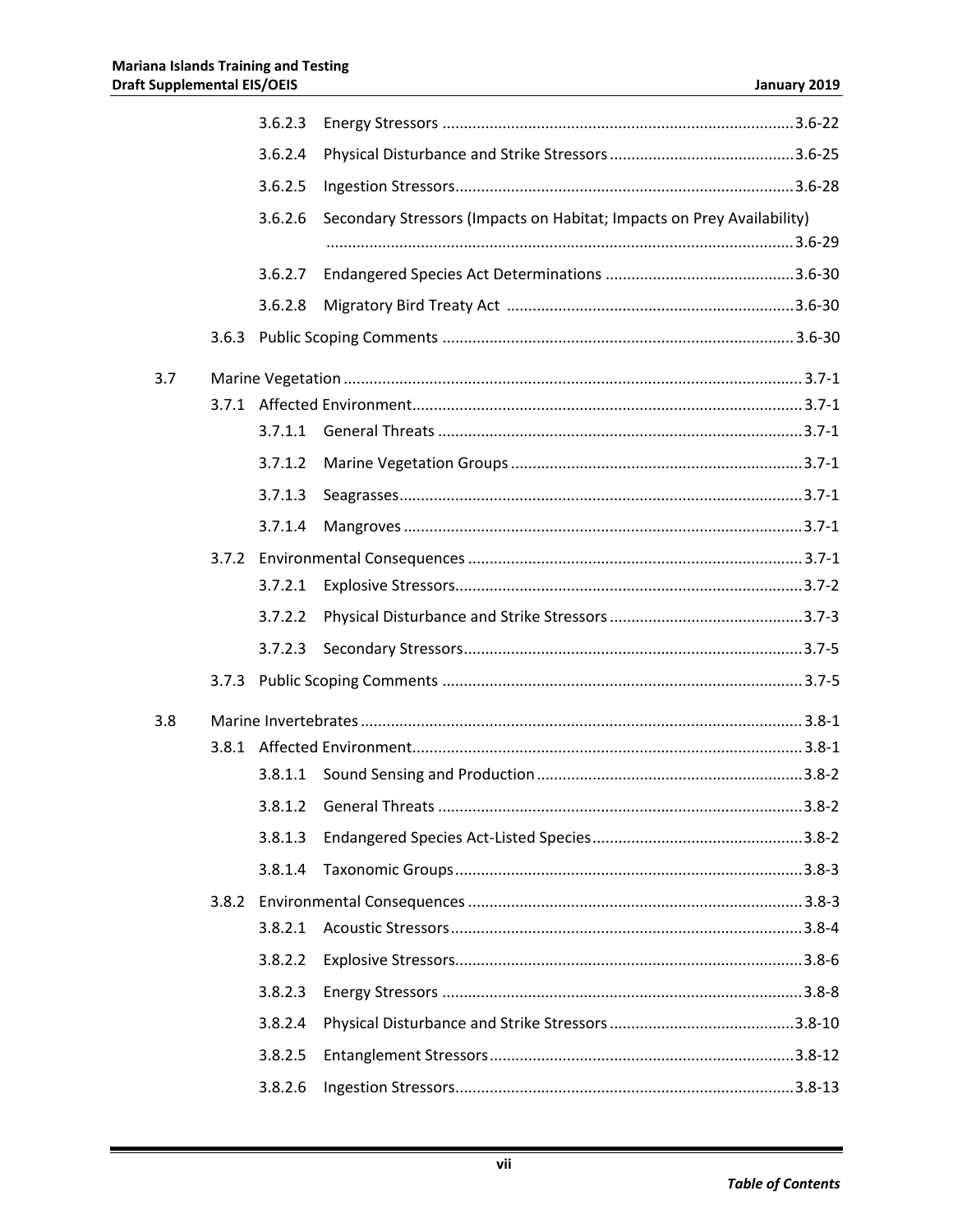| 3.9  |         |                                                                        |  |
|------|---------|------------------------------------------------------------------------|--|
|      | 3.9.1.1 |                                                                        |  |
|      | 3.9.1.2 |                                                                        |  |
|      | 3.9.1.3 |                                                                        |  |
|      | 3.9.1.4 |                                                                        |  |
|      | 3.9.1.5 |                                                                        |  |
|      |         |                                                                        |  |
|      | 3.9.2.1 |                                                                        |  |
|      | 3.9.2.2 |                                                                        |  |
|      | 3.9.2.3 |                                                                        |  |
|      | 3.9.2.4 |                                                                        |  |
|      | 3.9.2.5 |                                                                        |  |
|      | 3.9.2.6 |                                                                        |  |
|      | 3.9.2.7 |                                                                        |  |
|      |         |                                                                        |  |
|      |         |                                                                        |  |
| 3.10 |         |                                                                        |  |
|      |         | 3.10.1.1 Vegetation Communities on Farallon de Medinilla 3.10-2        |  |
|      |         | 3.10.1.2 Wildlife Communities on Farallon de Medinilla 3.10-3          |  |
|      |         |                                                                        |  |
|      |         | 3.10.1.4 Major Terrestrial Species Taxonomic Group Descriptions 3.10-4 |  |
|      |         |                                                                        |  |
|      |         |                                                                        |  |
|      |         |                                                                        |  |
|      |         |                                                                        |  |
|      |         |                                                                        |  |
|      |         |                                                                        |  |
|      |         |                                                                        |  |
| 3.11 |         |                                                                        |  |
|      |         |                                                                        |  |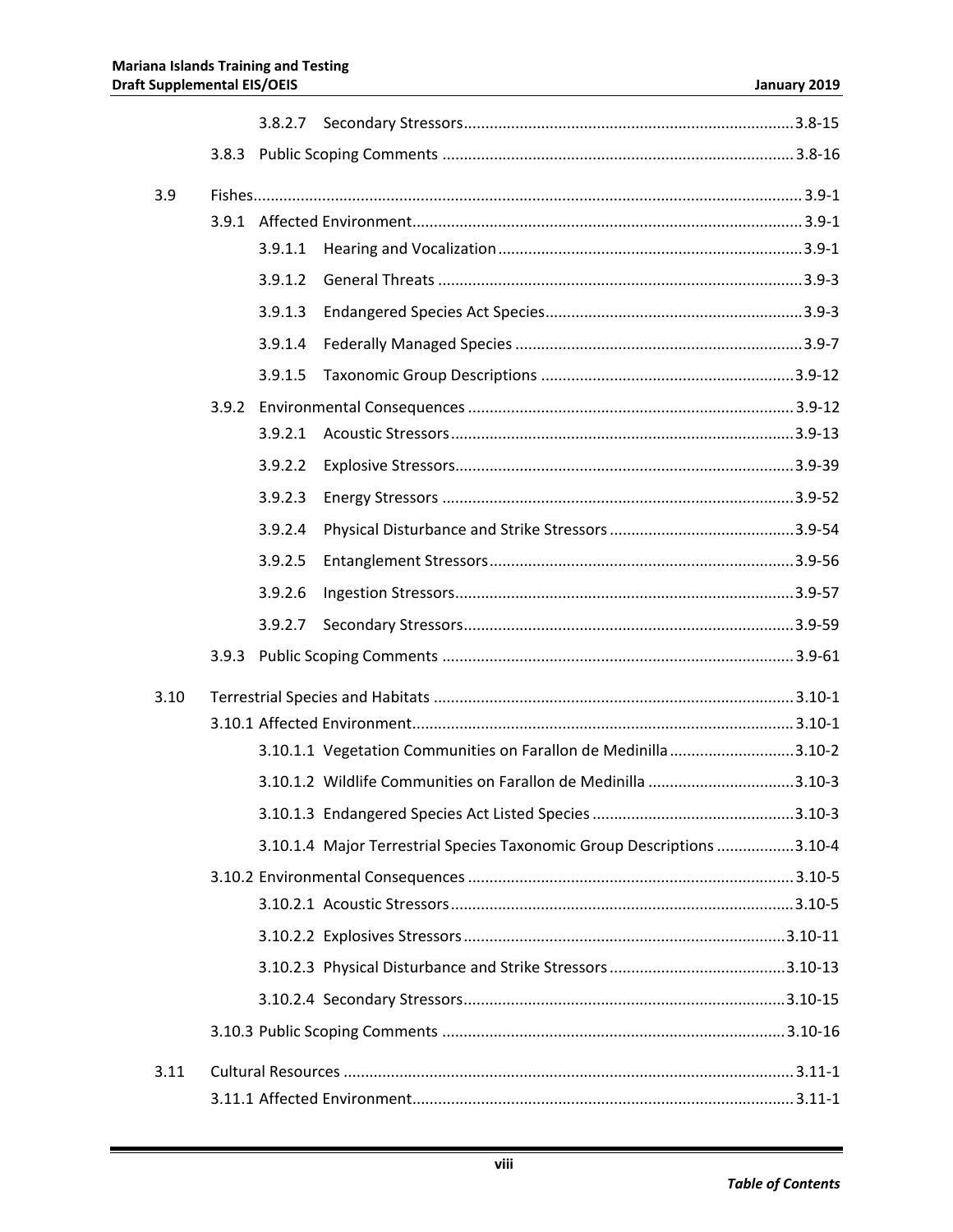|      | 3.11.1.2 Commonwealth of the Northern Mariana Islands 3.11-1             |
|------|--------------------------------------------------------------------------|
|      | 3.11.1.3 Mariana Islands Training and Testing Transit Corridor3.11-2     |
|      | 3.11.1.4 Current Requirements, Practices, and Protective Measures 3.11-2 |
|      |                                                                          |
|      |                                                                          |
|      |                                                                          |
|      |                                                                          |
| 3.12 |                                                                          |
|      |                                                                          |
|      |                                                                          |
|      |                                                                          |
|      |                                                                          |
|      |                                                                          |
|      |                                                                          |
|      |                                                                          |
|      |                                                                          |
|      |                                                                          |
|      |                                                                          |
|      |                                                                          |
| 3.13 |                                                                          |
|      |                                                                          |
|      |                                                                          |
|      |                                                                          |
|      |                                                                          |
|      |                                                                          |
|      |                                                                          |
|      |                                                                          |
|      |                                                                          |
|      |                                                                          |
|      |                                                                          |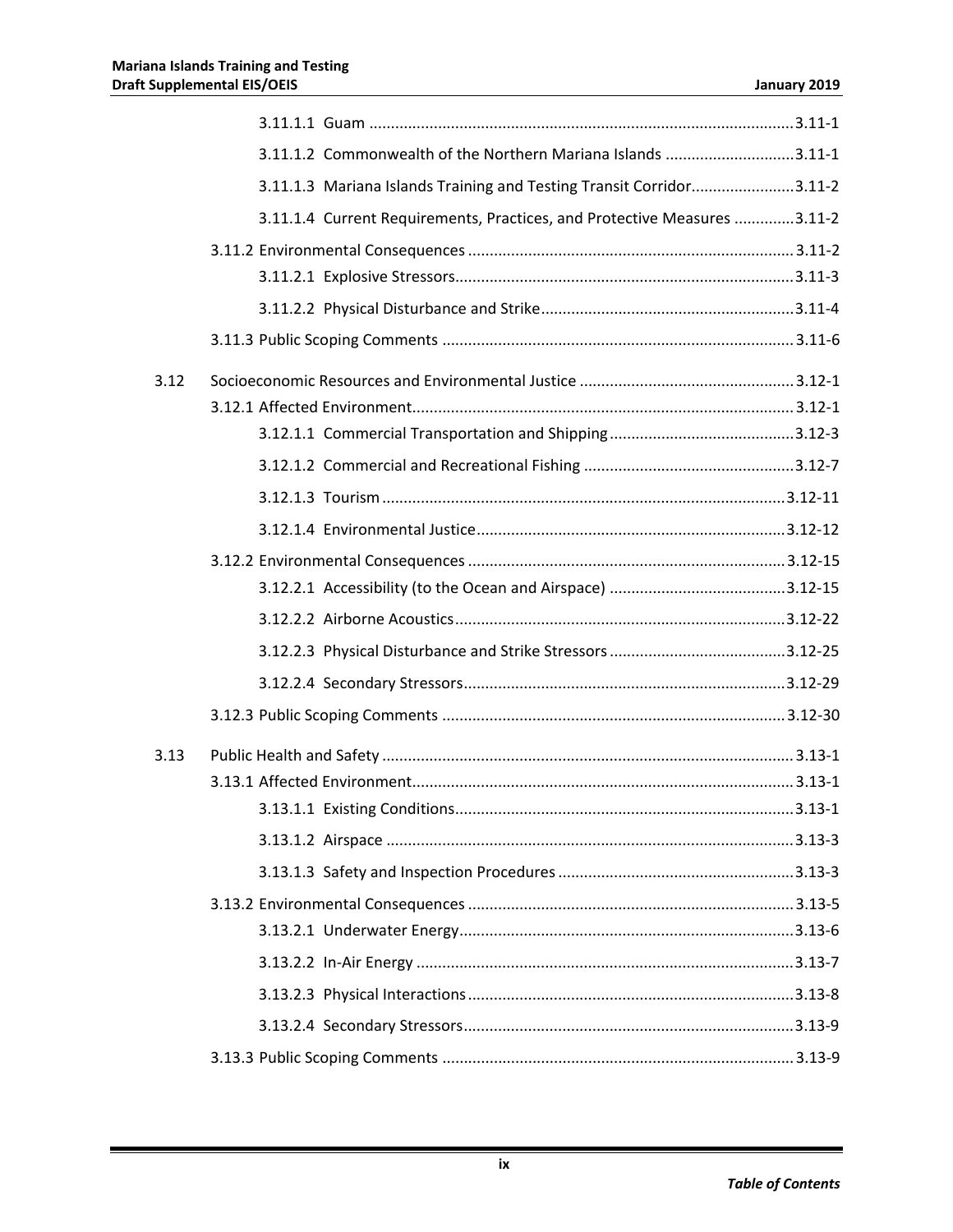| 4 |     |       |                    |                                                                            |  |  |  |
|---|-----|-------|--------------------|----------------------------------------------------------------------------|--|--|--|
|   | 4.1 |       |                    |                                                                            |  |  |  |
|   |     |       |                    |                                                                            |  |  |  |
|   |     |       |                    | 4.1.2 Identifying Region of Influence for Cumulative Impacts Analysis  4-1 |  |  |  |
|   | 4.2 |       |                    |                                                                            |  |  |  |
|   | 4.3 |       |                    |                                                                            |  |  |  |
|   | 4.4 |       |                    |                                                                            |  |  |  |
|   |     |       |                    |                                                                            |  |  |  |
|   |     | 4.4.2 |                    |                                                                            |  |  |  |
|   |     | 4.4.3 |                    |                                                                            |  |  |  |
|   |     | 4.4.4 |                    |                                                                            |  |  |  |
|   |     |       | 4.4.4.1            |                                                                            |  |  |  |
|   |     |       | 4.4.4.2            |                                                                            |  |  |  |
|   |     |       | 4.4.4.3            |                                                                            |  |  |  |
|   |     |       | 4.4.4.4<br>Impacts | Impacts of the Proposed Action that May Contribute to Cumulative           |  |  |  |
|   |     |       | 4.4.4.5            |                                                                            |  |  |  |
|   |     |       |                    |                                                                            |  |  |  |
|   |     |       | 4.4.5.1            |                                                                            |  |  |  |
|   |     |       | 4.4.5.2            |                                                                            |  |  |  |
|   |     |       | 4.4.5.3            |                                                                            |  |  |  |
|   |     |       | 4.4.5.4            | Impacts of the Proposed Action That May Contribute to Cumulative           |  |  |  |
|   |     |       | Impacts            |                                                                            |  |  |  |
|   |     |       | 4.4.5.5            |                                                                            |  |  |  |
|   |     |       |                    |                                                                            |  |  |  |
|   |     | 4.4.7 |                    |                                                                            |  |  |  |
|   |     | 4.4.8 |                    |                                                                            |  |  |  |
|   |     |       | 4.4.8.1            |                                                                            |  |  |  |
|   |     |       | 4.4.8.2            |                                                                            |  |  |  |
|   |     |       | 4.4.8.3            |                                                                            |  |  |  |
|   |     |       | 4.4.8.4<br>Impacts | Impacts of the Proposed Action That May Contribute to Cumulative           |  |  |  |
|   |     |       | 4.4.8.5            |                                                                            |  |  |  |
|   |     | 4.4.9 |                    |                                                                            |  |  |  |
|   |     |       |                    |                                                                            |  |  |  |
|   |     |       |                    |                                                                            |  |  |  |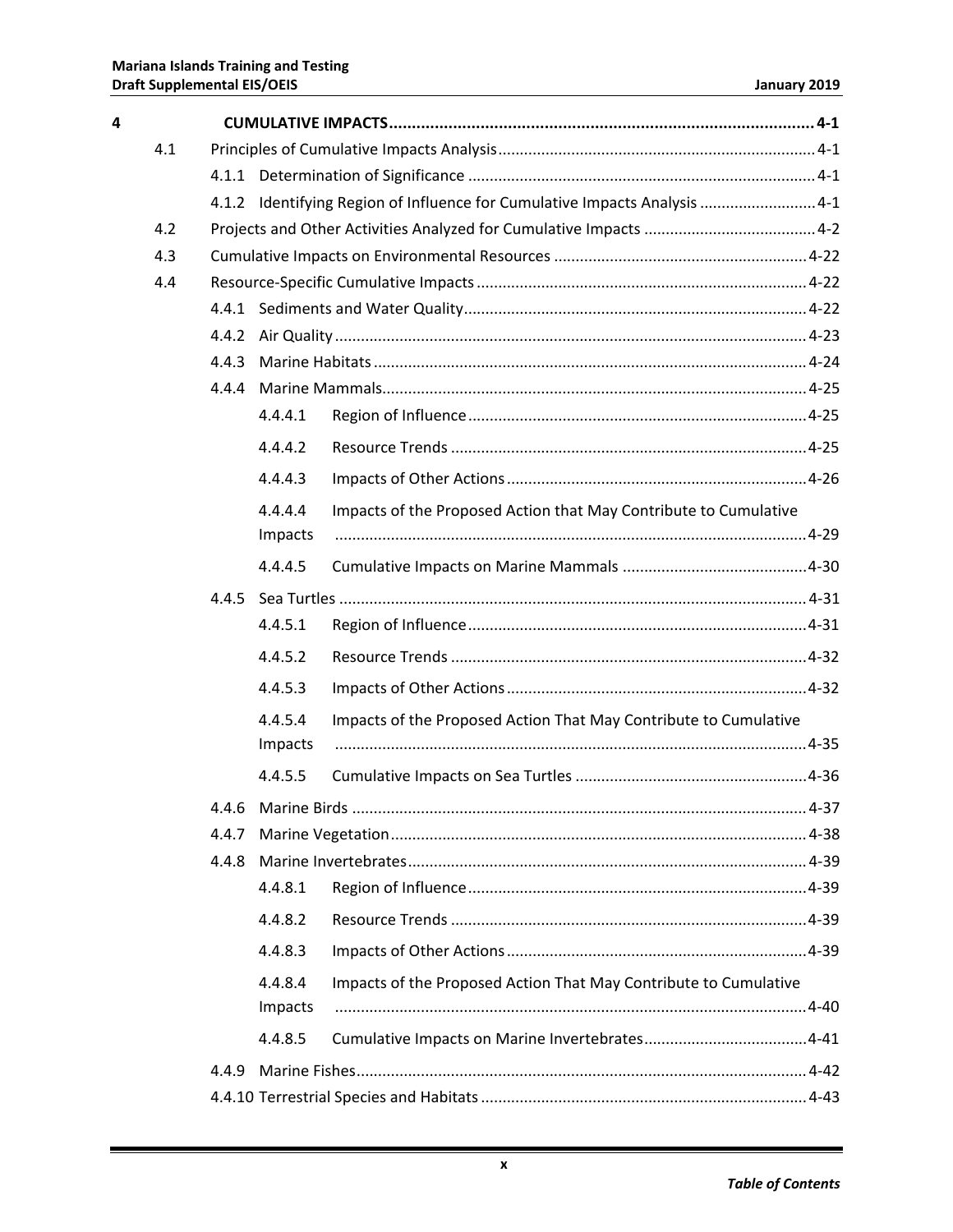|   |     |       | 4.4.12.2 |                                                            |  |  |
|---|-----|-------|----------|------------------------------------------------------------|--|--|
|   |     |       | 4.4.12.3 | Cumulative Impacts on Socioeconomic Resources 4-45         |  |  |
|   |     |       |          |                                                            |  |  |
|   | 4.5 |       |          |                                                            |  |  |
|   | 4.6 |       |          |                                                            |  |  |
| 5 |     |       |          |                                                            |  |  |
|   | 5.1 |       |          |                                                            |  |  |
|   |     |       |          |                                                            |  |  |
|   |     |       |          |                                                            |  |  |
|   |     |       | 5.1.2.1  |                                                            |  |  |
|   |     |       | 5.1.2.2  |                                                            |  |  |
|   | 5.2 |       |          |                                                            |  |  |
|   |     |       |          |                                                            |  |  |
|   |     |       | 5.2.1.1  |                                                            |  |  |
|   |     |       | 5.2.1.2  |                                                            |  |  |
|   |     |       | 5.2.1.3  |                                                            |  |  |
|   |     |       |          |                                                            |  |  |
|   |     | 5.2.3 |          |                                                            |  |  |
|   |     |       |          |                                                            |  |  |
|   |     |       | 5.2.4.1  |                                                            |  |  |
|   |     |       | 5.2.4.2  |                                                            |  |  |
|   | 5.3 |       |          |                                                            |  |  |
|   |     | 5.3.1 |          |                                                            |  |  |
|   |     | 5.3.2 |          |                                                            |  |  |
|   |     |       | 5.3.2.1  |                                                            |  |  |
|   |     |       | 5.3.2.2  |                                                            |  |  |
|   |     |       |          |                                                            |  |  |
|   |     |       | 5.3.3.1  |                                                            |  |  |
|   |     |       | 5.3.3.2  |                                                            |  |  |
|   |     |       | 5.3.3.3  | Explosive Medium-Caliber and Large-Caliber Projectiles5-30 |  |  |
|   |     |       | 5.3.3.4  |                                                            |  |  |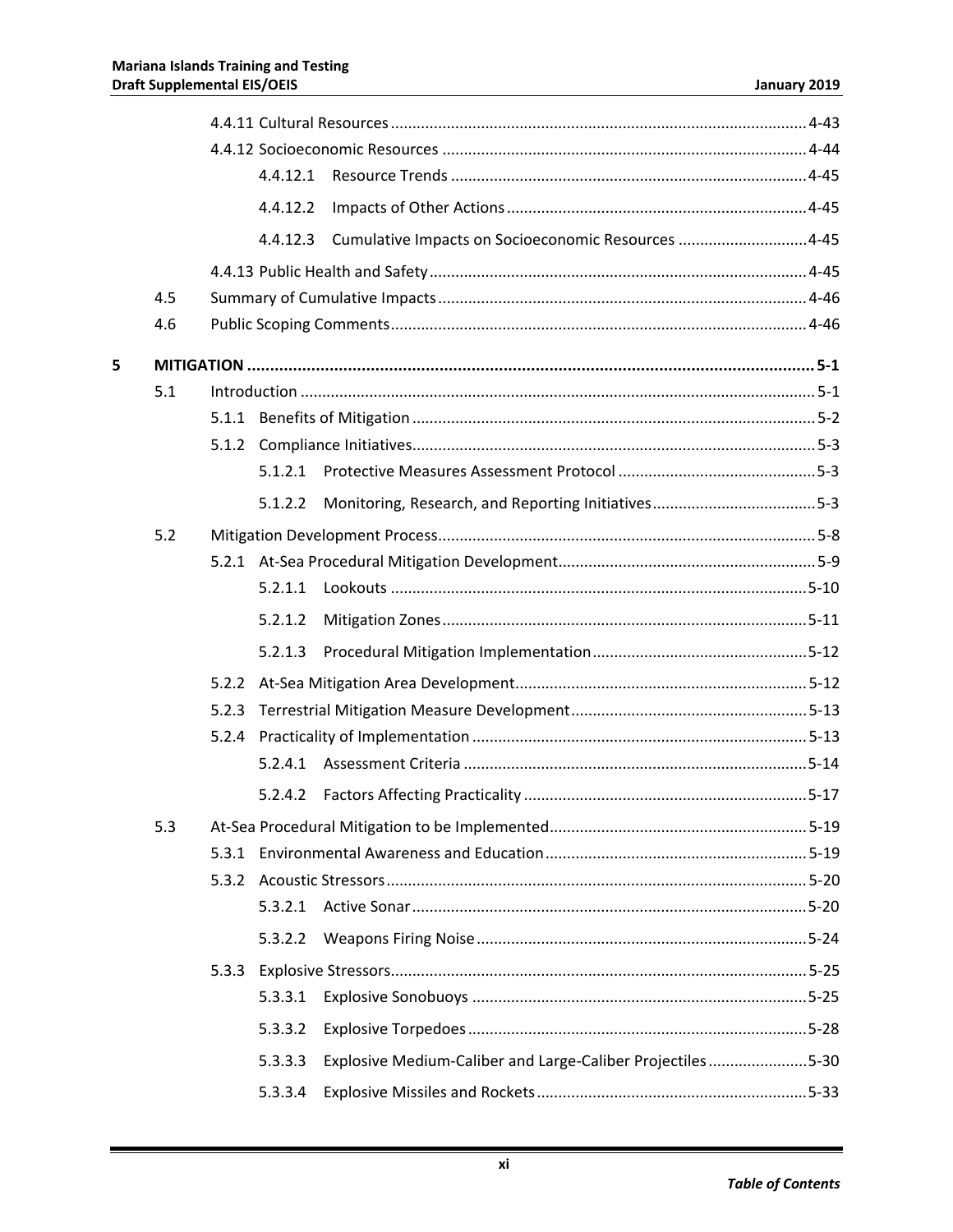|   |     |       | 5.3.3.5 |                                                                                  |  |
|---|-----|-------|---------|----------------------------------------------------------------------------------|--|
|   |     |       | 5.3.3.6 |                                                                                  |  |
|   |     |       | 5.3.3.7 | Explosive Mine Countermeasure and Neutralization Activities 5-42                 |  |
|   |     |       | 5.3.3.8 | Explosive Mine Neutralization Activities Involving Navy Divers5-45               |  |
|   |     |       | 5.3.3.9 | Maritime Security Operations - Anti-Swimmer Grenades5-48                         |  |
|   |     | 5.3.4 |         |                                                                                  |  |
|   |     |       | 5.3.4.1 |                                                                                  |  |
|   |     |       | 5.3.4.2 |                                                                                  |  |
|   |     |       | 5.3.4.3 | Small-, Medium-, and Large-Caliber Non-Explosive Practice Munitions 5-54         |  |
|   |     |       | 5.3.4.4 |                                                                                  |  |
|   |     |       | 5.3.4.5 |                                                                                  |  |
|   | 5.4 |       |         |                                                                                  |  |
|   |     | 5.4.1 |         |                                                                                  |  |
|   |     |       | 5.4.1.1 |                                                                                  |  |
|   |     |       | 5.4.1.2 |                                                                                  |  |
|   | 5.5 |       |         |                                                                                  |  |
|   |     |       |         |                                                                                  |  |
|   | 5.6 |       |         |                                                                                  |  |
|   |     |       |         |                                                                                  |  |
|   |     | 5.6.2 |         |                                                                                  |  |
|   |     | 5.6.3 |         |                                                                                  |  |
|   |     | 5.6.4 |         |                                                                                  |  |
|   |     | 5.6.5 |         |                                                                                  |  |
|   |     | 5.6.6 |         |                                                                                  |  |
|   |     |       |         |                                                                                  |  |
|   | 5.7 |       |         |                                                                                  |  |
| 6 |     |       |         |                                                                                  |  |
|   | 6.1 |       |         | Consistency with Other Applicable Federal, State, and Local Plans, Policies, and |  |
|   |     |       |         |                                                                                  |  |
|   |     |       | 6.1.1.1 |                                                                                  |  |
|   |     |       | 6.1.1.2 | Commonwealth of the Northern Mariana Islands Coastal Zone                        |  |
|   |     |       |         |                                                                                  |  |
|   |     | 6.1.2 |         |                                                                                  |  |
|   |     | 6.1.3 |         | Magnuson-Stevens Fishery Conservation and Management Act 6-7                     |  |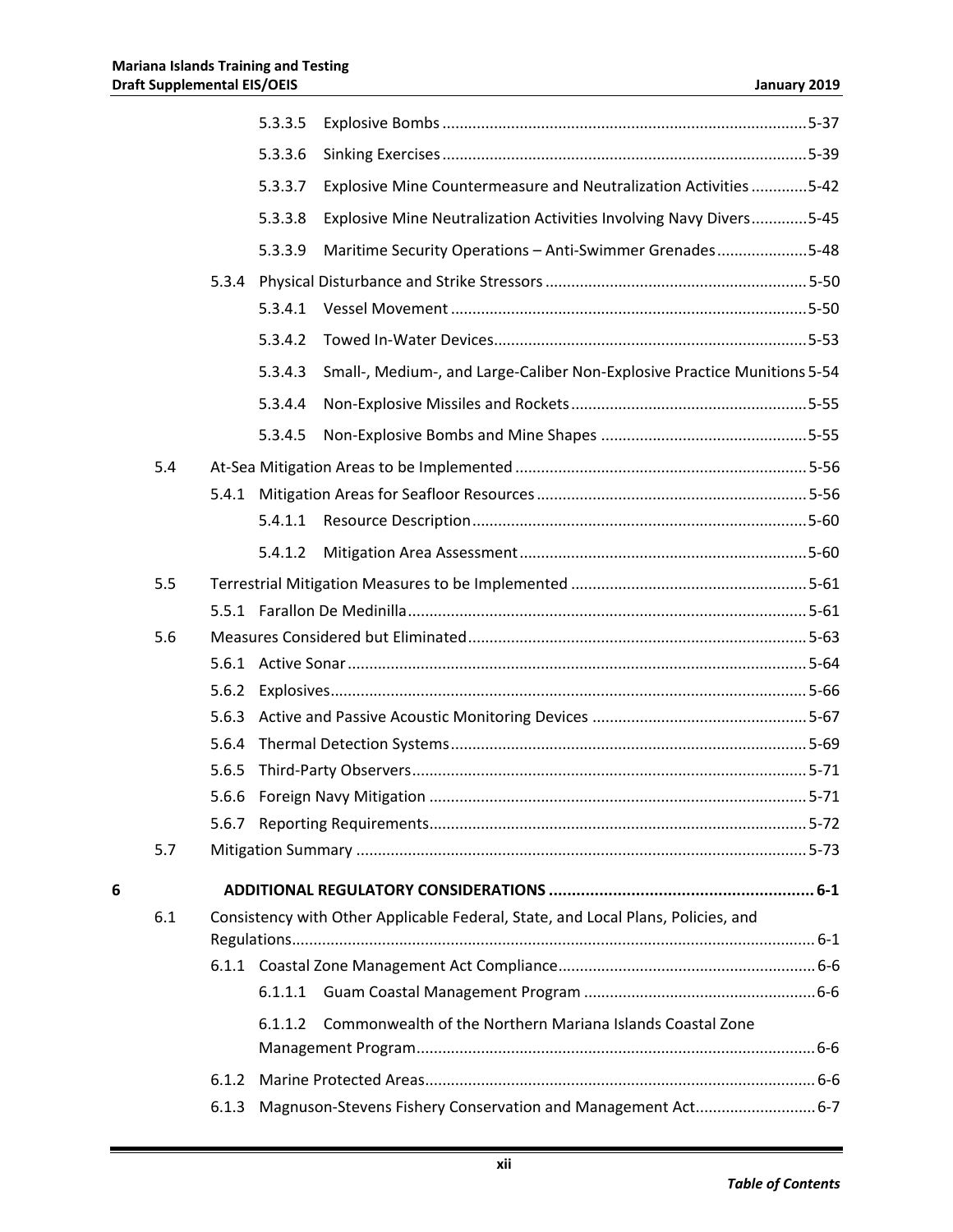|   | 6.2 | Relationship Between Short-Term Use of the Environment and Maintenance and       |
|---|-----|----------------------------------------------------------------------------------|
|   | 6.3 |                                                                                  |
|   | 6.4 |                                                                                  |
| 7 |     |                                                                                  |
| 8 |     |                                                                                  |
|   | 8.1 |                                                                                  |
|   | 8.2 |                                                                                  |
|   |     |                                                                                  |
|   |     | 8.2.1.1                                                                          |
|   |     | 8.2.1.2                                                                          |
|   |     | 8.2.1.3                                                                          |
|   |     | 8.2.1.4                                                                          |
|   |     |                                                                                  |
|   |     | Description of the Proposed Action and Alternatives 8-18<br>8.2.2.1              |
|   |     | National Environmental Policy Act and Public Involvement 8-18<br>8.2.2.2         |
|   |     | 8.2.2.3                                                                          |
|   |     | 8.2.2.4                                                                          |
|   |     | 8.2.2.5                                                                          |
|   |     | 8.2.2.6                                                                          |
|   |     | 8.2.2.7                                                                          |
|   |     | 8.2.2.8                                                                          |
|   |     | 8.2.2.9                                                                          |
|   |     | 8.2.2.10                                                                         |
|   |     | 8.2.2.11                                                                         |
|   |     | 8.2.2.12                                                                         |
|   |     | 8.2.2.13                                                                         |
|   |     | 8.2.2.14                                                                         |
|   | 8.3 | Notification of Availability of the Draft Supplemental Environmental Impact      |
|   |     | 8.3.1 Notification of Draft Supplemental Environmental Impact Statement/Overseas |
|   |     | 8.3.1.1                                                                          |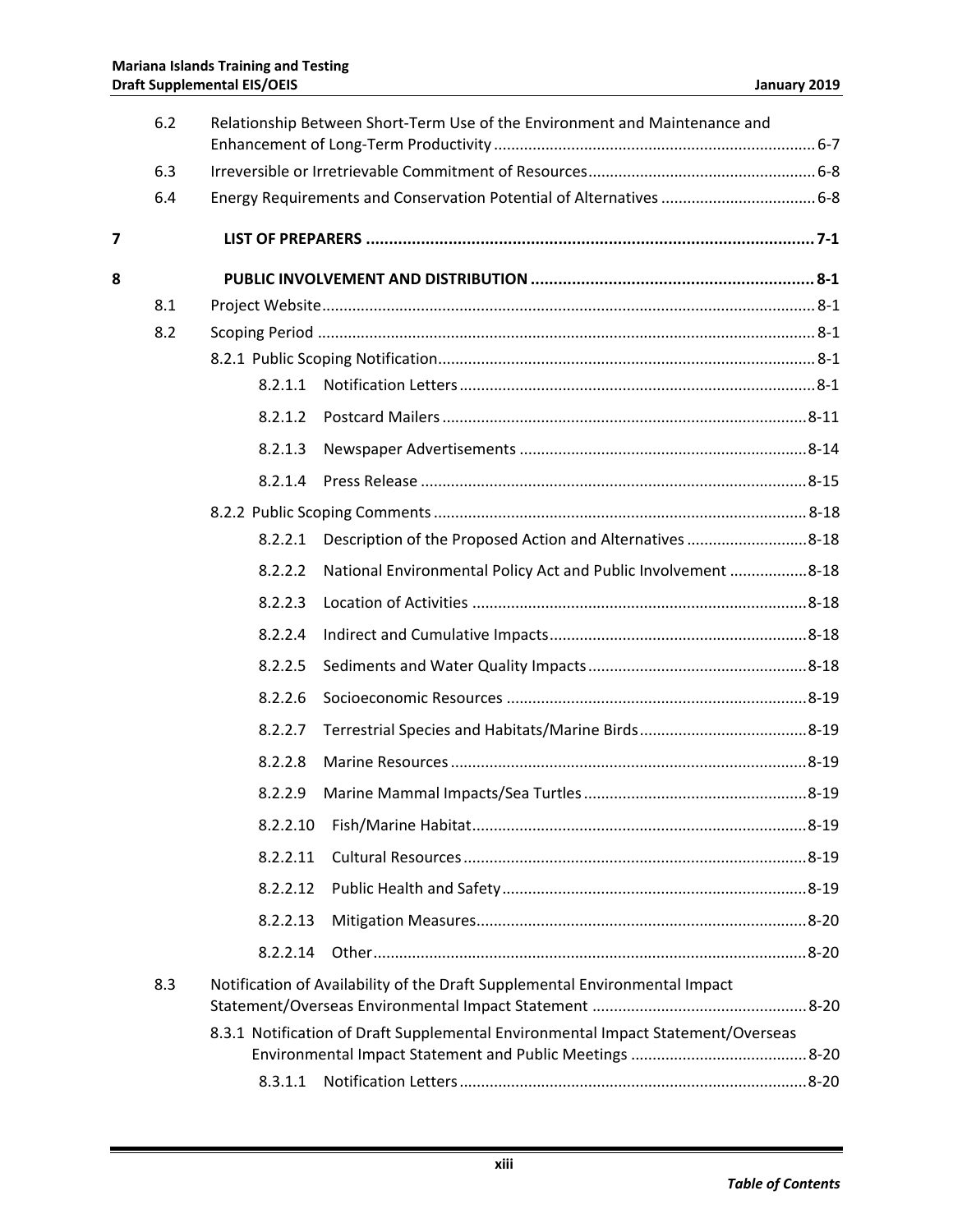| 8.4 | Distribution of the Draft Supplemental Environmental Impact Statement/Overseas |  |
|-----|--------------------------------------------------------------------------------|--|
|     |                                                                                |  |
|     |                                                                                |  |
|     |                                                                                |  |

## **List of Figures**

### **1 Purpose and Need**

| Figure 1.5-1: National Environmental Policy Act Process Conducted for this SEIS/OEIS1-7 |  |
|-----------------------------------------------------------------------------------------|--|

### **2 Description of Proposed Action and Alternatives**

| Figure 2.1-4: Farallon de Medinilla Restricted Area 7201, 7201A, and Danger Zone 2-6                                                                                         |  |
|------------------------------------------------------------------------------------------------------------------------------------------------------------------------------|--|
| Figure 2.2-1: Apra Harbor Naval Complex (Main Base) and Main Base/Polaris Point 2-8                                                                                          |  |
| Figure 2.4-1: Proposed Annual Total Hull-Mounted Mid-Frequency Sonar Hour Use Compared to the<br>Number Authorized in the 2015–2020 Marine Mammal Protection Act Permit 2-23 |  |
| Figure 2.4-2: Proposed Annual Explosives Use (Bins E1–E5) Compared to the 2015–2020 Marine                                                                                   |  |
| Figure 2.4-3: Proposed Annual Explosives Use (Bins E6–E12) Compared to the 2015–2020 Marine                                                                                  |  |

### **3 Affected Environment and Environmental Consequences**

| Figure 3.0-1: Sonobuoy Launch Depicting the Relative Size of a Small Decelerator/Parachute 3-33 |  |
|-------------------------------------------------------------------------------------------------|--|
|                                                                                                 |  |
| Figure 3.0-3: Flow Chart of the Evaluation Process of Sound-Producing Activities3-37            |  |
|                                                                                                 |  |

### **3.1 Sediments and Water Quality**

There are no figures in this section.

#### $3.2$ **Air Quality**

There are no figures in this section.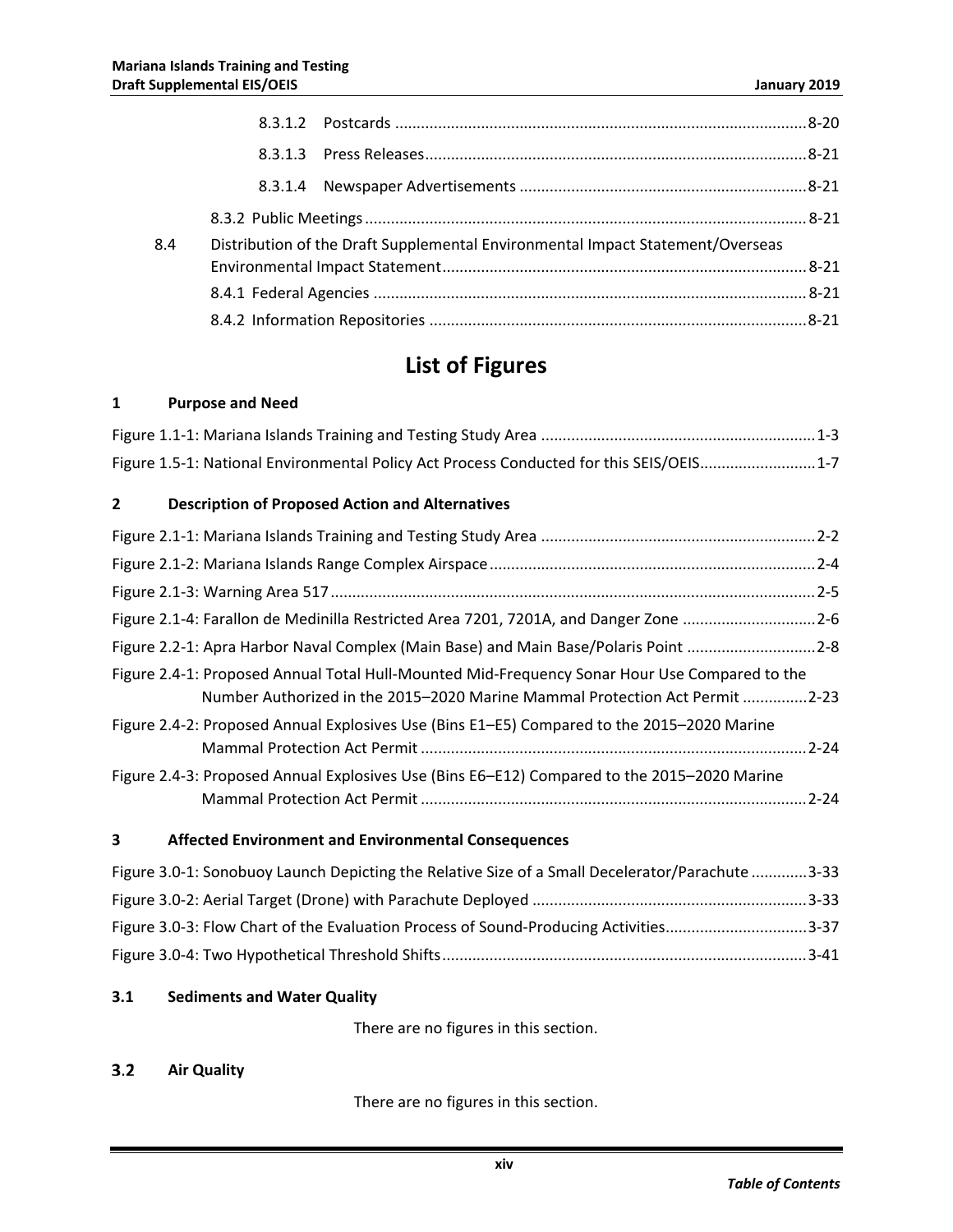| 3.3 | <b>Marine Habitats</b>                                                                                   |
|-----|----------------------------------------------------------------------------------------------------------|
|     |                                                                                                          |
| 3.4 | <b>Marine Mammals</b>                                                                                    |
|     | Figure 3.4-1: Composite Audiograms for Hearing Groups Likely Found in the Study Area3.4-7                |
|     |                                                                                                          |
|     |                                                                                                          |
|     |                                                                                                          |
|     |                                                                                                          |
|     | Figure 3.4-6: TTS and PTS Exposure Functions for Sonar and Other Transducers3.4-94                       |
|     |                                                                                                          |
|     |                                                                                                          |
|     |                                                                                                          |
|     | Figure 3.4-10: Relative Likelihood of a Response Being Significant Based on the Duration and Severity of |
|     | Figure 3.4-11: Blue Whale Impacts Estimated per Year from Sonar and Other Transducers Used During        |
|     | Figure 3.4-12: Blue Whale Impacts Estimated per Year from Sonar and Other Transducers Used During        |
|     | Figure 3.4-13: Bryde's Whale Impacts Estimated per Year from Sonar and Other Transducers Used            |
|     | Figure 3.4-14: Bryde's Whale Impacts Estimated per Year from Sonar and Other Transducers Used            |
|     | Figure 3.4-15: Fin Whale Impacts Estimated per Year from Sonar and Other Transducers Used During         |
|     | Figure 3.4-16: Fin Whale Impacts Estimated per Year from Sonar and Other Transducers Used During         |
|     | Figure 3.4-17: Humpback Whale Impacts Estimated per Year from Sonar and Other Transducers Used           |
|     | Figure 3.4-18: Humpback Whale Impacts Estimated per Year from Sonar and Other Transducers Used           |
|     | Figure 3.4-19: Minke Whale Impacts Estimated per Year from Sonar and Other Transducers Used During       |
|     | Figure 3.4-20: Minke Whale Impacts Estimated per Year from Sonar and Other Transducers Used During       |
|     | Figure 3.4-21: Omura's Whale Impacts Estimated per Year from Sonar and Other Transducers Used            |
|     | Figure 3.4-22: Omura's Whale Impacts Estimated per Year from Sonar and Other Transducers Used            |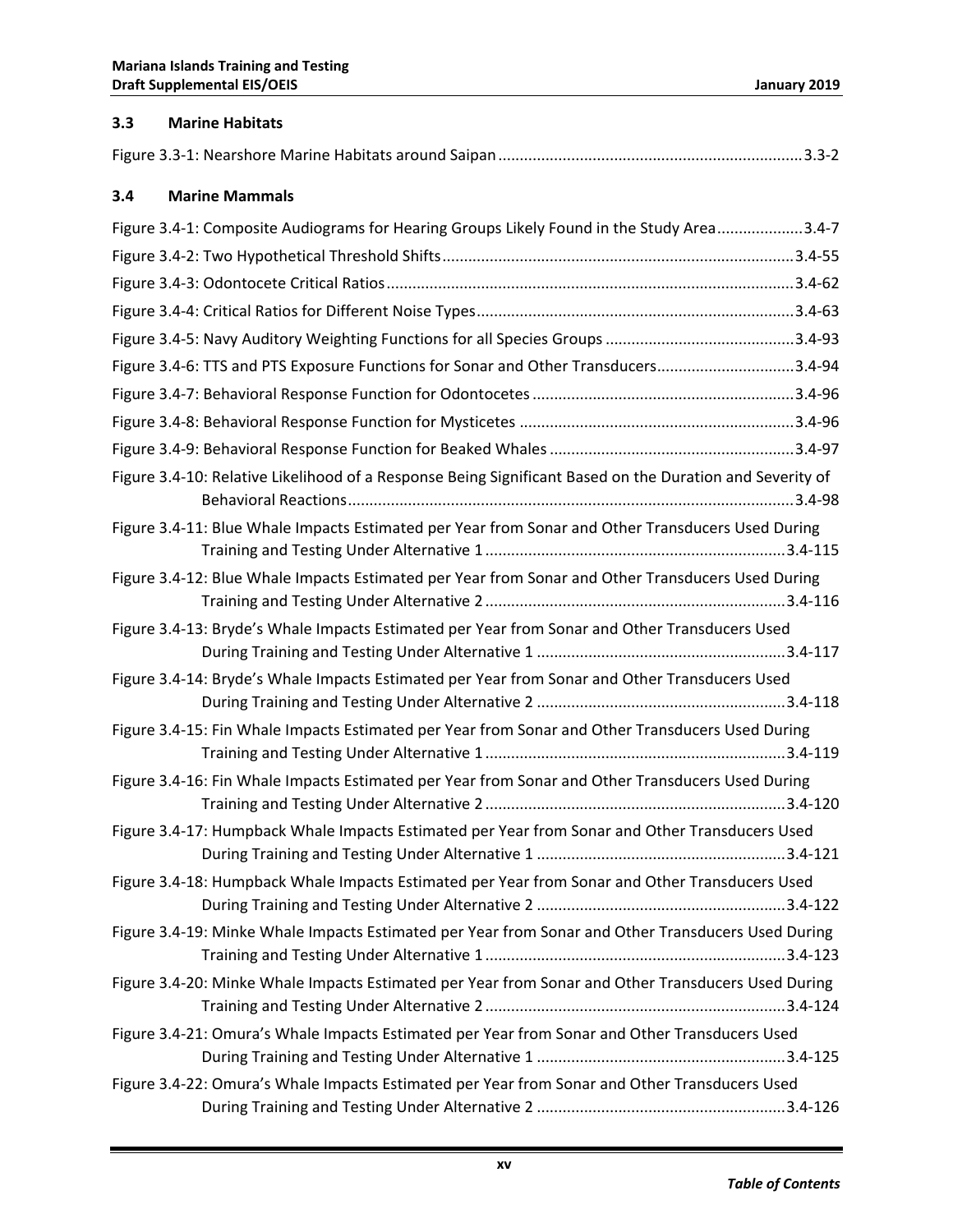| Figure 3.4-23: Sei Whale Impacts Estimated per Year from Sonar and Other Transducers Used During                                                                      |
|-----------------------------------------------------------------------------------------------------------------------------------------------------------------------|
|                                                                                                                                                                       |
| Figure 3.4-24: Sei Whale Impacts Estimated per Year from Sonar and Other Transducers Used During                                                                      |
| Figure 3.4-25: Blainville's Beaked Whale Impacts Estimated per Year from Sonar and Other Transducers                                                                  |
| Figure 3.4-26: Cuvier's Beaked Whale Impacts Estimated per Year from Sonar and Other Transducers                                                                      |
| Figure 3.4-27: Ginkgo-Toothed Beaked Whale Impacts Estimated per Year from Sonar and Other<br>Transducers Used During Training and Testing Under Alternative 13.4-136 |
| Figure 3.4-28: Longman's Beaked Whale Impacts Estimated per Year from Sonar and Other Transducers                                                                     |
| Figure 3.4-29: Blainville's Beaked Whale Impacts Estimated per Year from Sonar and Other Transducers                                                                  |
| Figure 3.4-30: Cuvier's Beaked Whale Impacts Estimated per Year from Sonar and Other Transducers                                                                      |
| Figure 3.4-31: Ginkgo-Toothed Beaked Whale Impacts Estimated per Year from Sonar and Other<br>Transducers Used During Training and Testing Under Alternative 23.4-140 |
| Figure 3.4-32: Longman's Beaked Whale Impacts Estimated per Year from Sonar and Other Transducers                                                                     |
| Figure 3.4-33: Bottlenose Dolphin Impacts Estimated per Year from Sonar and Other Transducers Used                                                                    |
| Figure 3.4-34: Bottlenose Dolphin Impacts Estimated per Year from Sonar and Other Transducers Used                                                                    |
| Figure 3.4-35: Dwarf Sperm Whale Impacts Estimated per Year from Sonar and Other Transducers Used                                                                     |
| Figure 3.4-36: Pygmy Sperm Whale Impacts Estimated per Year from Sonar and Other Transducers Used                                                                     |
| Figure 3.4-37: Dwarf Sperm Whale Impacts Estimated per Year from Sonar and Other Transducers Used                                                                     |
| Figure 3.4-38: Pygmy Sperm Whale Impacts Estimated per Year from Sonar and Other Transducers Used                                                                     |
| Figure 3.4-39: False Killer Whale Impacts Estimated per Year from Sonar and Other Transducers Used                                                                    |
| Figure 3.4-40: False Killer Whale Impacts Estimated per Year from Sonar and Other Transducers Used                                                                    |
| Figure 3.4-41: Fraser's Dolphin Impacts Estimated per Year from Sonar and Other Transducers Used                                                                      |
| Figure 3.4-42: Fraser's Dolphin Impacts Estimated per Year from Sonar and Other Transducers Used                                                                      |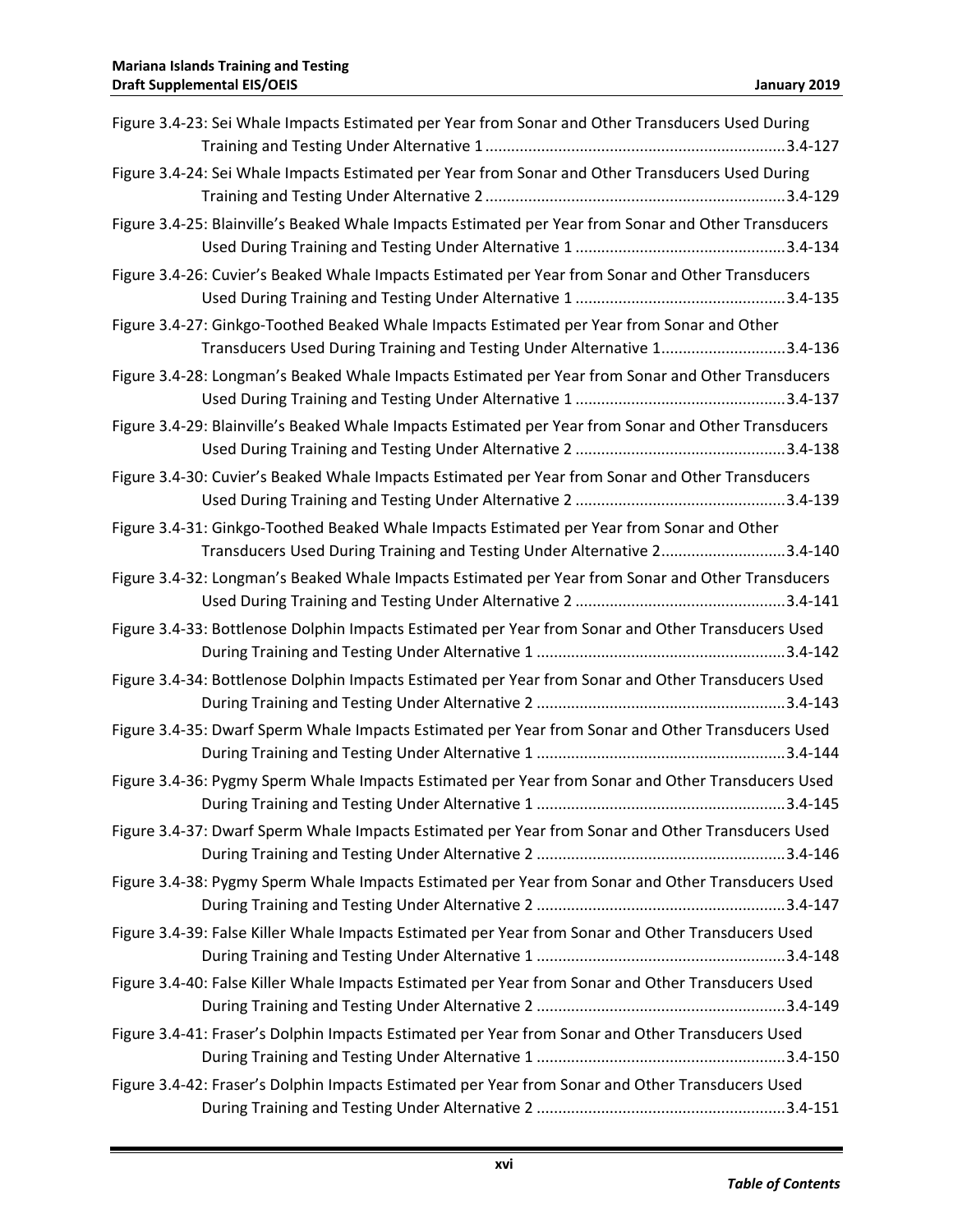| Figure 3.4-43: Killer Whale Impacts Estimated per Year from Sonar and Other Transducers Used During                                                                   |
|-----------------------------------------------------------------------------------------------------------------------------------------------------------------------|
| Figure 3.4-44: Killer Whale Impacts Estimated per Year from Sonar and Other Transducers Used During                                                                   |
| Figure 3.4-45: Melon-Headed Whale Impacts Estimated per Year from Sonar and Other Transducers                                                                         |
| Figure 3.4-46: Melon-Headed Whale Impacts Estimated per Year from Sonar and Other Transducers                                                                         |
| Figure 3.4-47: Pantropical Spotted Dolphin Impacts Estimated per Year from Sonar and Other<br>Transducers Used During Training and Testing Under Alternative 13.4-157 |
| Figure 3.4-48: Pantropical Spotted Dolphin Impacts Estimated per Year from Sonar and Other<br>Transducers Used During Training and Testing Under Alternative 23.4-158 |
| Figure 3.4-49: Pygmy Killer Whale Impacts Estimated per Year from Sonar and Other Transducers Used                                                                    |
| Figure 3.4-50: Pygmy Killer Whale Impacts Estimated per Year from Sonar and Other Transducers Used                                                                    |
| Figure 3.4-51: Risso's Dolphin Impacts Estimated per Year from Sonar and Other Transducers Used                                                                       |
| Figure 3.4-52: Risso's Dolphin Impacts Estimated per Year from Sonar and Other Transducers Used                                                                       |
| Figure 3.4-53: Rough-Toothed Dolphin Impacts Estimated per Year from Sonar and Other Transducers                                                                      |
| Figure 3.4-54: Rough-Toothed Dolphin Impacts Estimated per Year from Sonar and Other Transducers                                                                      |
| Figure 3.4-55: Short-Finned Pilot Whale Impacts Estimated per Year from Sonar and Other Transducers                                                                   |
| Figure 3.4-56: Short-Finned Pilot Whale Impacts Estimated per Year from Sonar and Other Transducers                                                                   |
| Figure 3.4-57: Sperm Whale Impacts Estimated per Year from Sonar and Other Transducers Used During                                                                    |
| Figure 3.4-58: Sperm Whale Impacts Estimated per Year from Sonar and Other Transducers Used During                                                                    |
| Figure 3.4-59: Spinner Dolphin Impacts Estimated per Year from Sonar and Other Transducers Used                                                                       |
| Figure 3.4-60: Spinner Dolphin Impacts Estimated per Year from Sonar and Other Transducers Used                                                                       |
| Figure 3.4-61: Striped Dolphin Impacts Estimated per Year from Sonar and Other Transducers Used                                                                       |
| Figure 3.4-62: Striped Dolphin Impacts Estimated per Year from Sonar and Other Transducers Used                                                                       |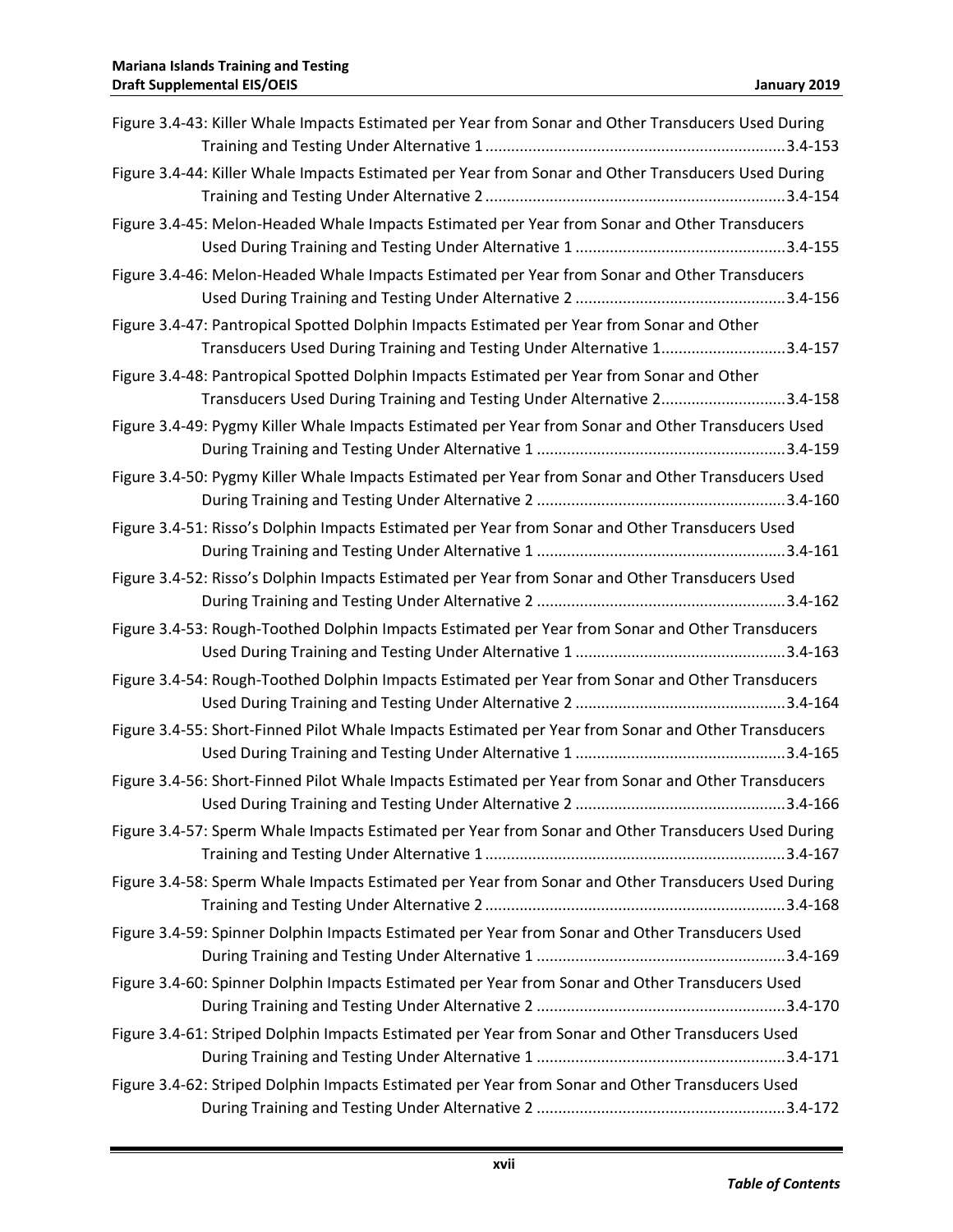| Figure 3.4-64: Navy Phase III Behavioral, TTS and PTS Exposure Functions for Explosives3.4-189                                                                         |
|------------------------------------------------------------------------------------------------------------------------------------------------------------------------|
| Figure 3.4-65: Bryde's Whale Impacts Estimated per Year from the Maximum Number of Explosions                                                                          |
| Figure 3.4-66: Bryde's Whale Impacts Estimated per Year from the Maximum Number of Explosions                                                                          |
| Figure 3.4-67: Humpback Whale Impacts Estimated per Year from the Maximum Number of Explosions                                                                         |
| Figure 3.4-68: Humpback Whale Impacts Estimated per Year from the Maximum Number of Explosions                                                                         |
| Figure 3.4-69: Minke Whale Impacts Estimated per Year from the Maximum Number of Explosions                                                                            |
| Figure 3.4-70: Minke Whale Impacts Estimated per Year from the Maximum Number of Explosions                                                                            |
| Figure 3.4-71: Omura's Whale Impacts Estimated per Year from the Maximum Number of Explosions                                                                          |
| Figure 3.4-72: Sei Whale Impacts Estimated per Year from the Maximum Number of Explosions During                                                                       |
| Figure 3.4-73: Sei Whale Impacts Estimated per Year from the Maximum Number of Explosions During                                                                       |
| Figure 3.4-74: Ginkgo-Toothed Beaked Whale Impacts Estimated per Year from the Maximum Number<br>of Explosions During Training and Testing Under Alternative 1 3.4-218 |
| Figure 3.4-75: Longman's Beaked Whale Impacts Estimated per Year from the Maximum Number of                                                                            |
| Figure 3.4-76: Ginkgo-Toothed Beaked Whale Impacts Estimated per Year from the Maximum Number                                                                          |
| Figure 3.4-77: Longman's Beaked Whale Impacts Estimated per Year from the Maximum Number of                                                                            |
| Figure 3.4-78: Dwarf Sperm Whale Impacts Estimated per Year from the Maximum Number of                                                                                 |
| Figure 3.4-79: Pygmy Sperm Whale Impacts Estimated per Year from the Maximum Number of                                                                                 |
| Figure 3.4-80: Dwarf Sperm Whale Impacts Estimated per Year from the Maximum Number of                                                                                 |
| Figure 3.4-81: Pygmy Sperm Whale Impacts Estimated per Year from the Maximum Number of                                                                                 |
| Figure 3.4-82: Fraser's Dolphin Impacts Estimated per Year from the Maximum Number of Explosions                                                                       |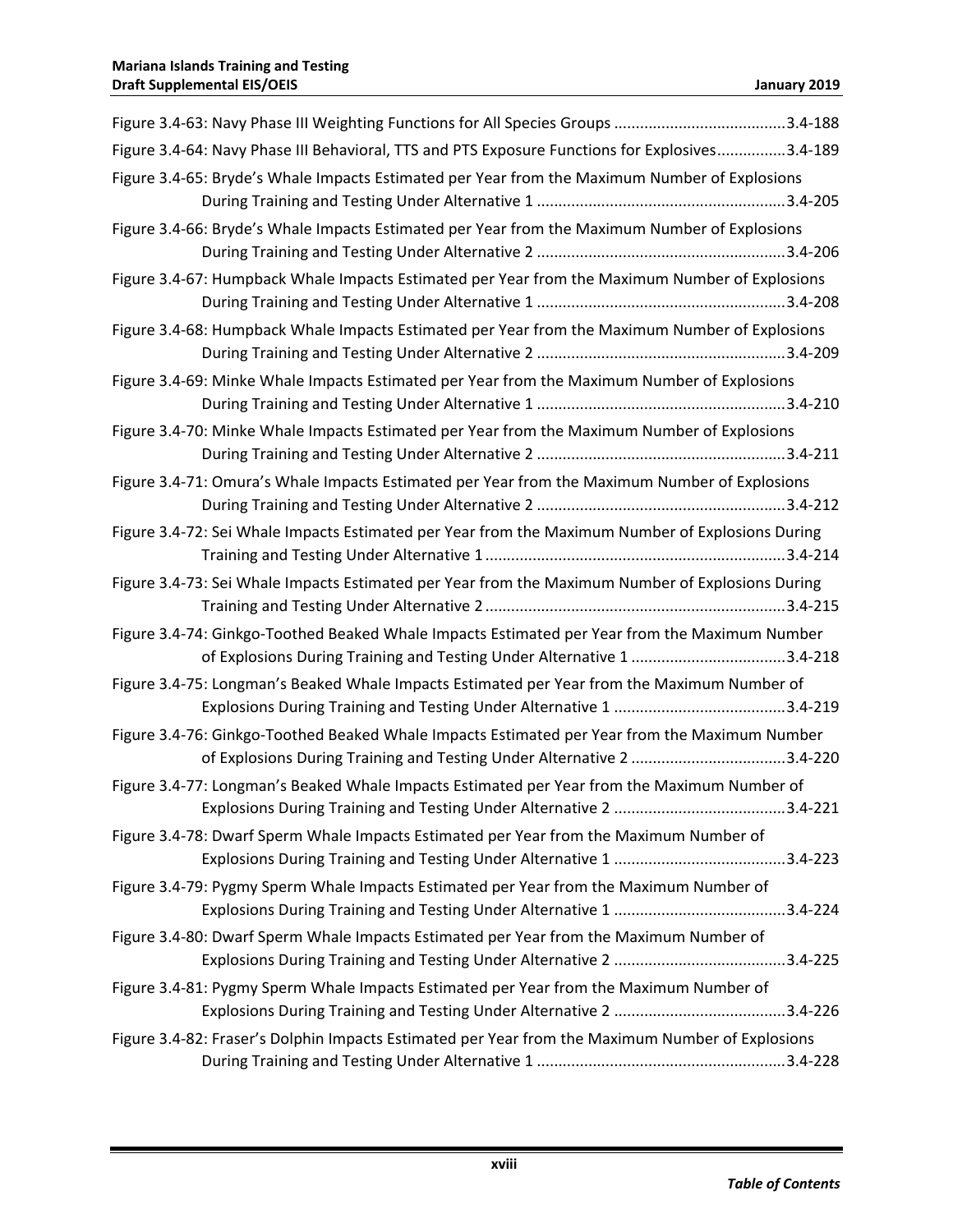| Figure 3.4-83: Fraser's Dolphin Impacts Estimated per Year from the Maximum Number of Explosions |  |
|--------------------------------------------------------------------------------------------------|--|
|                                                                                                  |  |
| Figure 3.4-84: Melon-Headed Whale Impacts Estimated per Year from the Maximum Number of          |  |
|                                                                                                  |  |
| Figure 3.4-85: Melon-Headed Whale Impacts Estimated per Year from the Maximum Number of          |  |
|                                                                                                  |  |
| Figure 3.4-86: Pantropical Spotted Dolphin Impacts Estimated per Year from the Maximum Number of |  |
|                                                                                                  |  |
| Figure 3.4-87: Pantropical Spotted Dolphin Impacts Estimated per Year from the Maximum Number of |  |
|                                                                                                  |  |
| Figure 3.4-88: Risso's Dolphin Impacts Estimated per Year from the Maximum Number of Explosions  |  |
|                                                                                                  |  |
| Figure 3.4-89: Risso's Dolphin Impacts Estimated per Year from the Maximum Number of Explosions  |  |
|                                                                                                  |  |
| Figure 3.4-90: Short-Finned Pilot Whale Impacts Estimated per Year from the Maximum Number of    |  |
|                                                                                                  |  |
| Figure 3.4-91: Spinner Dolphin Impacts Estimated per Year from the Maximum Number of Explosions  |  |
|                                                                                                  |  |
| Figure 3.4-92: Spinner Dolphin Impacts Estimated per Year from the Maximum Number of Explosions  |  |
|                                                                                                  |  |
| Figure 3.4-93: Striped Dolphin Impacts Estimated per Year from the Maximum Number of Explosions  |  |
|                                                                                                  |  |
| Figure 3.4-94: Striped Dolphin Impacts Estimated per Year from the Maximum Number of Explosions  |  |
|                                                                                                  |  |

### **3.5 Sea Turtles**

| Figure 3.5-2: Generalized Dive Profiles and Activities Described for Sea Turtles3.5-4                 |  |
|-------------------------------------------------------------------------------------------------------|--|
|                                                                                                       |  |
|                                                                                                       |  |
| Figure 3.5-5: TTS and PTS Exposure Functions for Sonar and Other Transducers3.5-18                    |  |
|                                                                                                       |  |
|                                                                                                       |  |
| Figure 3.5-8: Green Sea Turtle Estimated Impacts per Year from the Maximum Number of Explosions       |  |
|                                                                                                       |  |
| Figure 3.5-9: Green Sea Turtle Impacts Estimated per Year from Explosions During Training and Testing |  |
|                                                                                                       |  |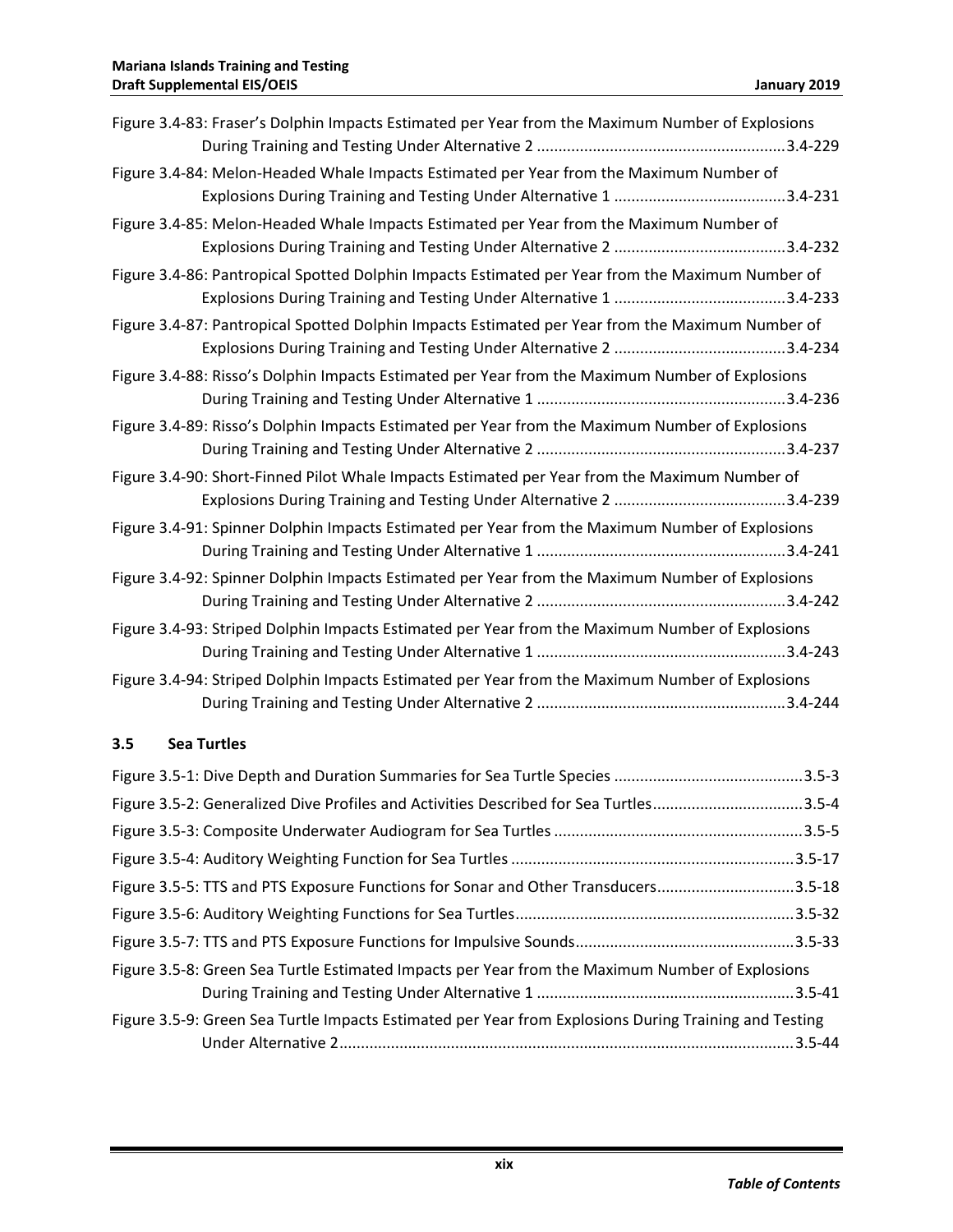| 3.6                                                                                          | <b>Marine Birds</b>                                                                                   |  |
|----------------------------------------------------------------------------------------------|-------------------------------------------------------------------------------------------------------|--|
|                                                                                              | There are no figures in this section.                                                                 |  |
| 3.7                                                                                          | <b>Marine Vegetation</b>                                                                              |  |
|                                                                                              | There are no figures in this section.                                                                 |  |
| 3.8                                                                                          | <b>Marine Invertebrates</b>                                                                           |  |
|                                                                                              | There are no figures in this section.                                                                 |  |
| 3.9                                                                                          | <b>Fishes</b>                                                                                         |  |
|                                                                                              |                                                                                                       |  |
| 3.10                                                                                         | <b>Terrestrial Species and Habitats</b>                                                               |  |
|                                                                                              | Figure 3.10-1: Farallon de Medinilla Impact Zones and Micronesian Megapode Occurrences 3.10-7         |  |
| 3.11                                                                                         | <b>Cultural Resources</b>                                                                             |  |
|                                                                                              | There are no figures in this section.                                                                 |  |
| 3.12                                                                                         | Socioeconomic Resources and Environmental Justice                                                     |  |
| Figure 3.12-1: Commercial Fisheries Landings in Guam from the Years 2010 through 2015 3.12-8 |                                                                                                       |  |
|                                                                                              | Figure 3.12-2: Commercial Fisheries Landings in the CNMI from the Years 2010 through 20153.12-10      |  |
|                                                                                              | Figure 3.12-3: Number of NOTMARs Issued for FDM and W-517 from the Years 2010 through 2017            |  |
|                                                                                              |                                                                                                       |  |
|                                                                                              | Figure 3.12-4: Number of Days per Year Affected by Military Activities at FDM and W-517 3.12-18       |  |
|                                                                                              | Figure 3.12-5: Joint Region Marianas Facebook Post Announcing Military Training Activities at FDM and |  |
| 3.13                                                                                         | <b>Public Health and Safety</b>                                                                       |  |
|                                                                                              | There are no figures in this section.                                                                 |  |
| 4                                                                                            | <b>Cumulative Impacts</b>                                                                             |  |

There are no figures in this chapter.

### **5 Mitigation**

## **6 Additional Regulatory Considerations**

There are no figures in this chapter.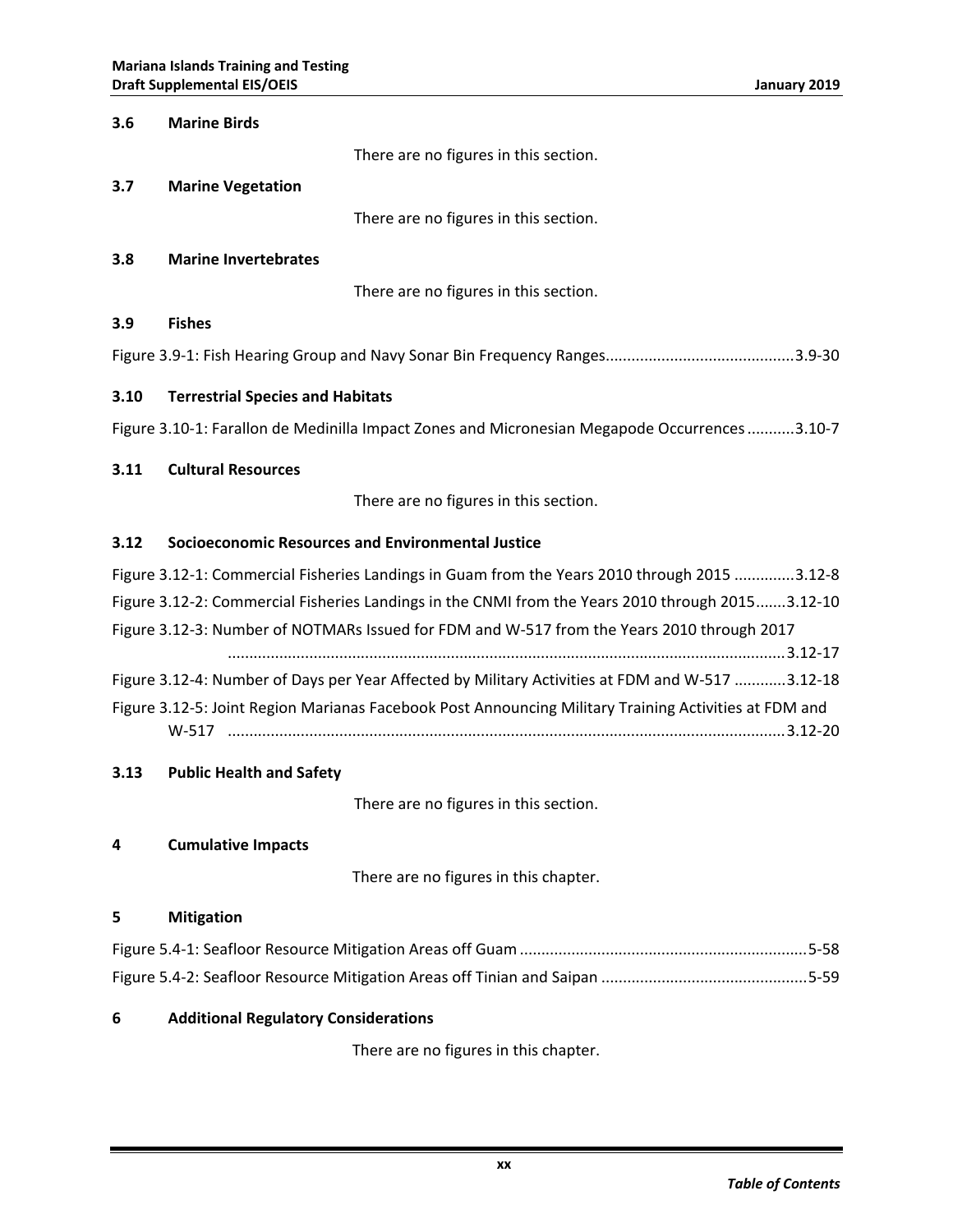### **7 List of Preparers**

There are no figures in this chapter.

### **8 Distribution List**

## **List of Tables**

### **1 Purpose and Need**

There are no tables in this chapter.

### **2 Description of Proposed Action and Alternatives**

### **3 Affected Environment and Environmental Consequences**

| Table 3.0-5: Sonic Boom Underwater Sound Levels Modeled for F/A-18 Hornet Supersonic Flight 3-18       |
|--------------------------------------------------------------------------------------------------------|
|                                                                                                        |
| Table 3.0-7: Explosive Sources Quantitatively Analyzed that Could Be Used Underwater or at the Water   |
|                                                                                                        |
|                                                                                                        |
| Table 3.0-9: Annual Number of Events in the Study Area Including In-Water Electromagnetic Devices 3-24 |
| Table 3.0-10: Annual Number of Events in the Study Area Including High-Energy Lasers3-25               |
| Table 3.0-11: Annual Number of Events in the Study Area Including Aircraft Movement3-26                |
| Table 3.0-12: Annual Number of Events in the Study Area Including Vessel Movement3-26                  |
| Table 3.0-13: Annual Number of Events in the Study Area Including In-Water Devices3-26                 |
| Table 3.0-14: Annual Number of Non-Explosive Practice Munitions Expended At Sea in the Study Area      |
|                                                                                                        |
| Table 3.0-15: Annual Number of Other Military Expended Materials Used At Sea in the Study Area3-28     |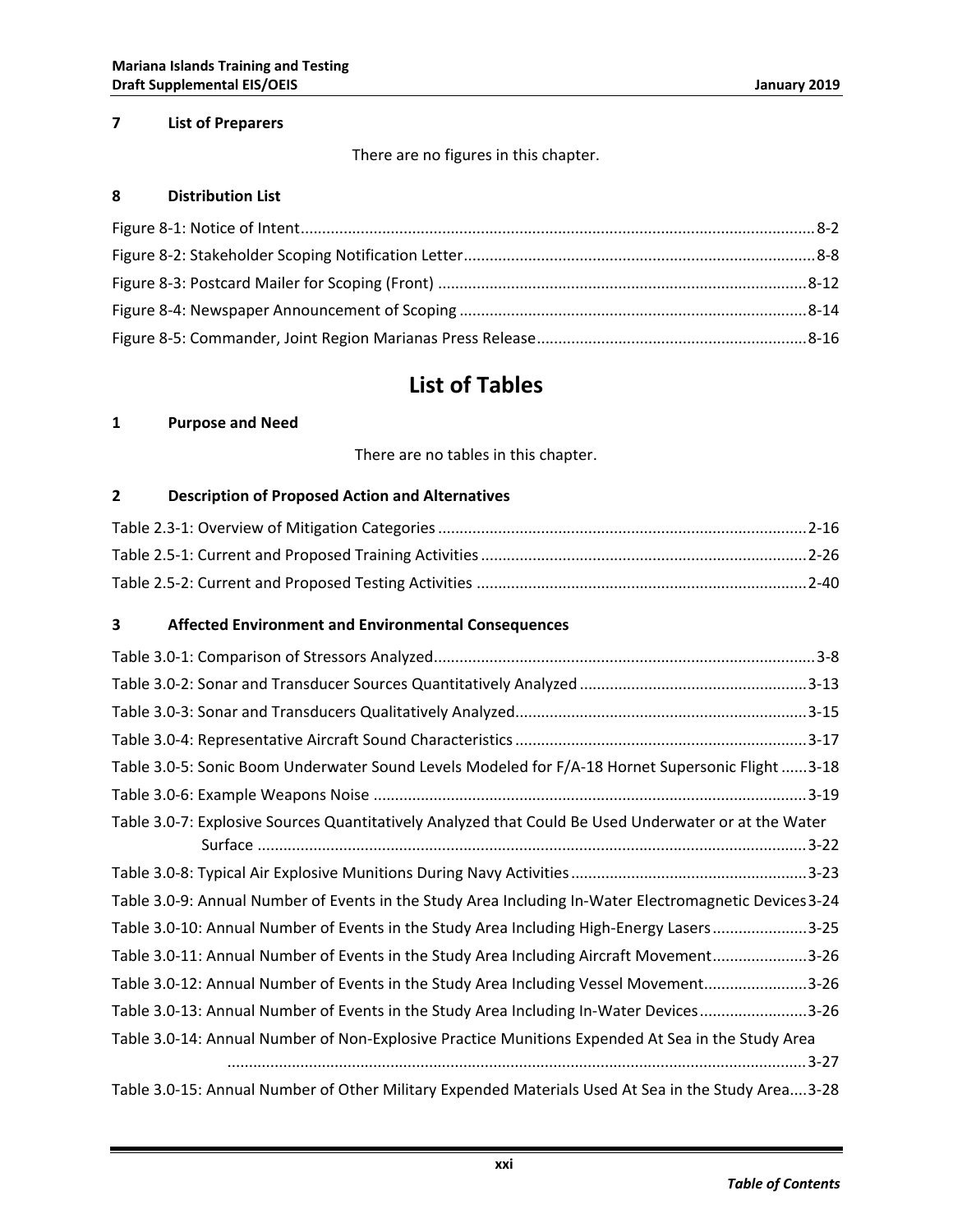| Table 3.0-16: Annual Number of Explosive Munitions Expended At Sea in the Study Area 3-29                                                                                                          |
|----------------------------------------------------------------------------------------------------------------------------------------------------------------------------------------------------|
| Table 3.0-17: Annual Number of Targets Expended At Sea in the Study Area3-29                                                                                                                       |
| Table 3.0-18: Annual Number of Events in the Study Area Including Seafloor Devices3-30                                                                                                             |
|                                                                                                                                                                                                    |
| Table 3.0-20: Annual Number of Wires and Cables Expended in the Study Area 3-32                                                                                                                    |
| Table 3.0-21: Size Categories for Decelerators/Parachutes Expended During Training and Testing                                                                                                     |
| Table 3.0-22: Annual Number of Decelerators/Parachutes Expended in the Study Area3-34                                                                                                              |
| Table 3.0-23: Annual Number of Chaff Cartridges Expended in the Study Area3-35                                                                                                                     |
|                                                                                                                                                                                                    |
| 3.1<br><b>Sediments and Water Quality</b>                                                                                                                                                          |
|                                                                                                                                                                                                    |
| <b>Air Quality</b><br>3.2                                                                                                                                                                          |
| Table 3.2-1: Baseline Pollutant Emissions for At-Sea and FDM Training and Testing Activities that Occur<br>Within 3 Nautical Miles of the Coast from Aircraft, Vessels, and Ordnance (tpy) 3.2-3   |
| Table 3.2-2: Annual Emissions for At-Sea and FDM Training and Testing Activities that Occur Within 3<br>Nautical Miles of the Coast Under Alternative 1 from Aircraft, Vessels, and Ordnance (tpy) |
| Table 3.2-3: Annual Emissions for At-Sea and FDM Training and Testing Activities that Occur Within 3<br>Nautical Miles of the Coast Under Alternative 2 from Aircraft, Vessels, and Ordnance (tpy) |
| Table 3.2-4: Annual Greenhouse Gas Emissions Under All Three Alternatives 3.2-5                                                                                                                    |
| 3.3<br><b>Marine Habitats</b>                                                                                                                                                                      |

There are no tables in this section.

### **3.4 Marine Mammals**

| Table 3.4-2: Species within Marine Mammal Hearing Groups Likely Found in the Study Area 3.4-6                                                                                                        |  |
|------------------------------------------------------------------------------------------------------------------------------------------------------------------------------------------------------|--|
| Table 3.4-3: Cutoff Distances for Moderate Source Level, Single Platform Training and Testing Events and<br>for All Other Events with Multiple Platforms or Sonar with Source Levels at or Exceeding |  |
| Table 3.4-4: Range to Permanent Threshold Shift for Five Representative Sonar Systems3.4-101                                                                                                         |  |
| Table 3.4-5: Ranges to Temporary Threshold Shift for Sonar Bin HF4 over a Representative Range of                                                                                                    |  |
| Table 3.4-6: Ranges to Temporary Threshold Shift for Sonar Bin LF4 over a Representative Range of                                                                                                    |  |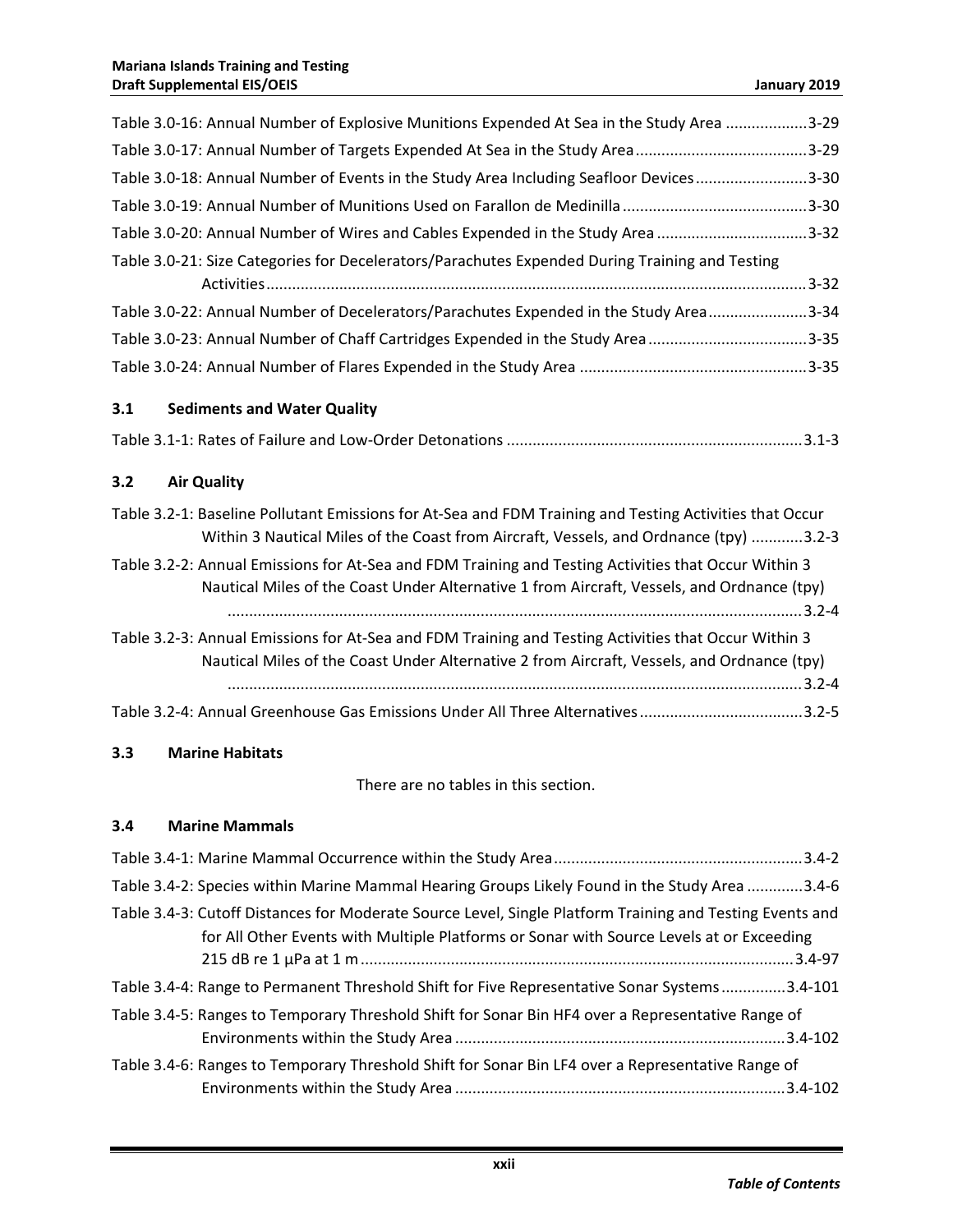| Table 3.4-7: Ranges to Temporary Threshold Shift for Sonar Bin MF1 over a Representative Range of       |
|---------------------------------------------------------------------------------------------------------|
| Table 3.4-8: Ranges to Temporary Threshold Shift for Sonar Bin MF4 over a Representative Range of       |
| Table 3.4-9: Ranges to Temporary Threshold Shift for Sonar Bin MF5 over a Representative Range of       |
| Table 3.4-10: Ranges to a Potentially Significant Behavioral Response for Sonar Bin HF4 over a          |
| Table 3.4-11: Ranges to a Potentially Significant Behavioral Response for Sonar Bin LF4 over a          |
| Table 3.4-12: Ranges to a Potentially Significant Behavioral Response for Sonar Bin MF1 over a          |
| Table 3.4-13: Ranges to a Potentially Significant Behavioral Response for Sonar Bin MF4 over a          |
| Table 3.4-14: Ranges to a Potentially Significant Behavioral Response for Sonar Bin MF5 over a          |
| Table 3.4-15: Criteria to Quantitatively Assess Non-Auditory Injury Due to Underwater Explosions3.4-187 |
| Table 3.4-16: Navy Phase III Weighted Sound Exposure Thresholds for Underwater Explosive Sounds         |
| Table 3.4-17: Ranges to Non-Auditory Injury (in meters) for All Marine Mammal Hearing Groups3.4-192     |
| Table 3.4-18: Ranges to Mortality (in meters) for All Marine Mammal Hearing Groups as a Function of     |
| Table 3.4-19: SEL-Based Ranges to Onset PTS, Onset TTS, and Behavioral Reaction (in meters) for High-   |
| Table 3.4-20: Peak Pressure Based Ranges to Onset PTS and Onset TTS (in meters) for High-Frequency      |
| Table 3.4-21: SEL-Based Ranges to Onset PTS, Onset TTS, and Behavioral Reaction (in meters) for Low-    |
| Table 3.4-22: Peak Pressure Based Ranges to Onset PTS and Onset TTS (in meters) for Low-Frequency       |
| Table 3.4-23: SEL-Based Ranges to Onset PTS, Onset TTS, and Behavioral Reaction (in meters) for Mid-    |
| Table 3.4-24: Peak Pressure Based Ranges to Onset PTS and Onset TTS (in meters) for Mid-Frequency       |

### **3.5 Sea Turtles**

| Table 3.5-1: Endangered Species Act Status and Presence of Endangered Species Act Listed Sea Turtles in |
|---------------------------------------------------------------------------------------------------------|
|                                                                                                         |
| Table 3.5-2: Criteria to Quantitatively Assess Non-Auditory Injury due to Underwater Explosions3.5-31   |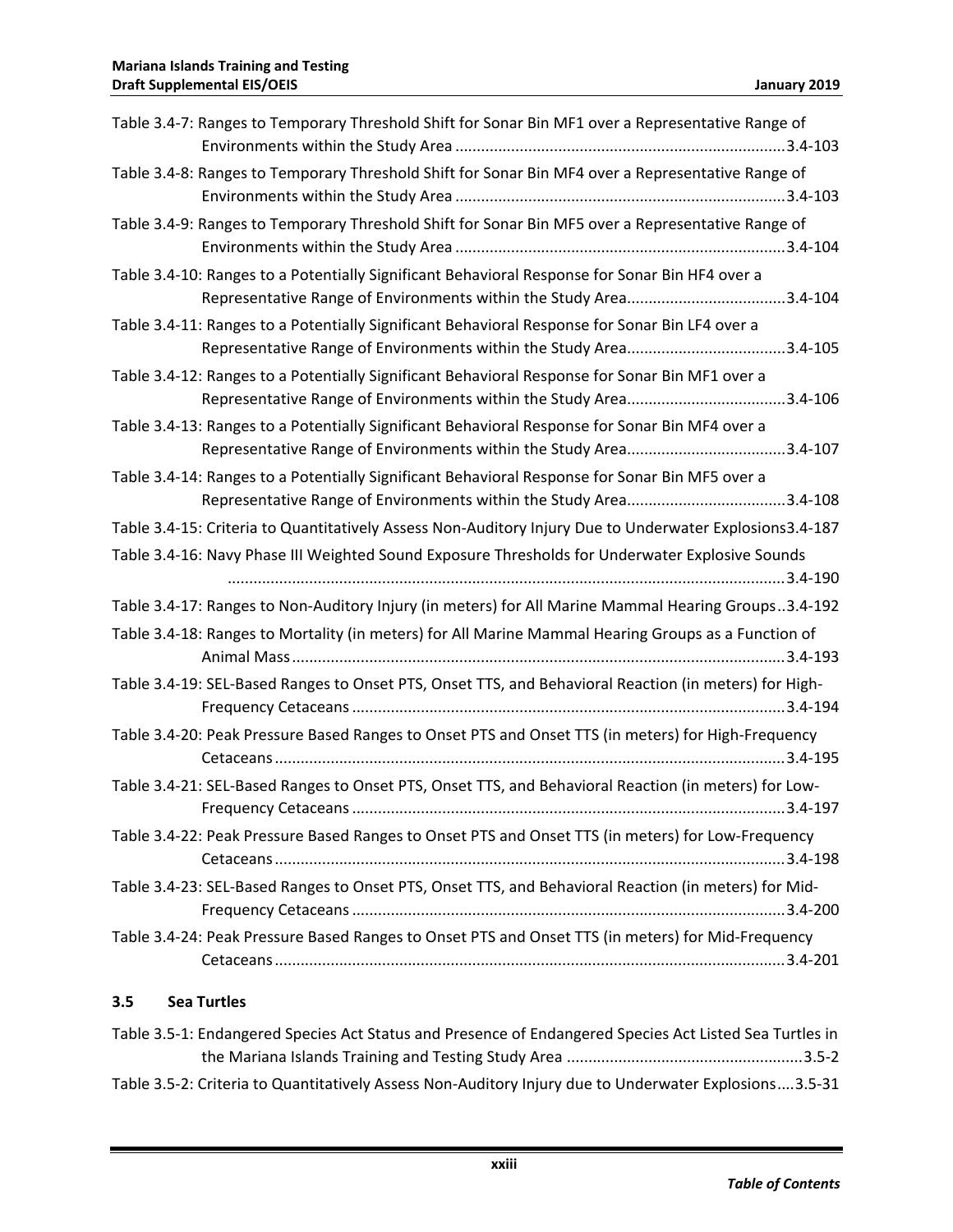| Table 3.5-3: TTS and PTS Peak Pressure Thresholds Derived for Sea Turtles Exposed to Impulsive Sounds |  |
|-------------------------------------------------------------------------------------------------------|--|
|                                                                                                       |  |
| Table 3.5-4: Ranges to Non-Auditory Injury (in meters) for Sea Turtles Exposed to Explosives as a     |  |
|                                                                                                       |  |
| Table 3.5-5: Ranges to Mortality for Sea Turtles Exposed to Explosives as a Function of Animal Mass   |  |
|                                                                                                       |  |
| Table 3.5-6: Peak Pressure Based Ranges to TTS and PTS for Sea Turtles Exposed to Explosives 3.5-37   |  |
| Table 3.5-7: SEL Based Ranges to TTS and PTS for Sea Turtles Exposed to Explosives3.5-38              |  |

### **3.6 Marine Birds**

| Table 3.6-3: Munitions Use on Farallon de Medinilla, Net Explosive Weight Comparisons3.6-9 |  |
|--------------------------------------------------------------------------------------------|--|

### **3.7 Marine Vegetation**

There are no tables in this section.

### **3.8 Marine Invertebrates**

|--|--|--|--|

#### **3.9 Fishes**

| Table 3.9-1: Endangered Species Act Listed and Special Status Fish Species in the Mariana Islands Study |  |
|---------------------------------------------------------------------------------------------------------|--|
| Table 3.9-2: Federally Managed Fish Species within the Mariana Islands Study Area for Each Fishery      |  |
|                                                                                                         |  |
| Table 3.9-4: Ranges to Temporary Threshold Shift from Four Representative Sonar Bins3.9-32              |  |
| Table 3.9-5: Range to 10 Percent Mortality from In-water Explosions for Fishes with a Swim Bladder      |  |
|                                                                                                         |  |
| Table 3.9-6: Sound Exposure Criteria for Mortality and Injury from Explosives 3.9-47                    |  |
|                                                                                                         |  |
|                                                                                                         |  |
|                                                                                                         |  |

### **3.10 Terrestrial Species and Habitats**

| Table 3.10-1: Endangered Species Act Listed Species on Farallon de Medinilla 3.10-2 |  |  |
|-------------------------------------------------------------------------------------|--|--|
|-------------------------------------------------------------------------------------|--|--|

### **3.11 Cultural Resources**

There are no tables in this section.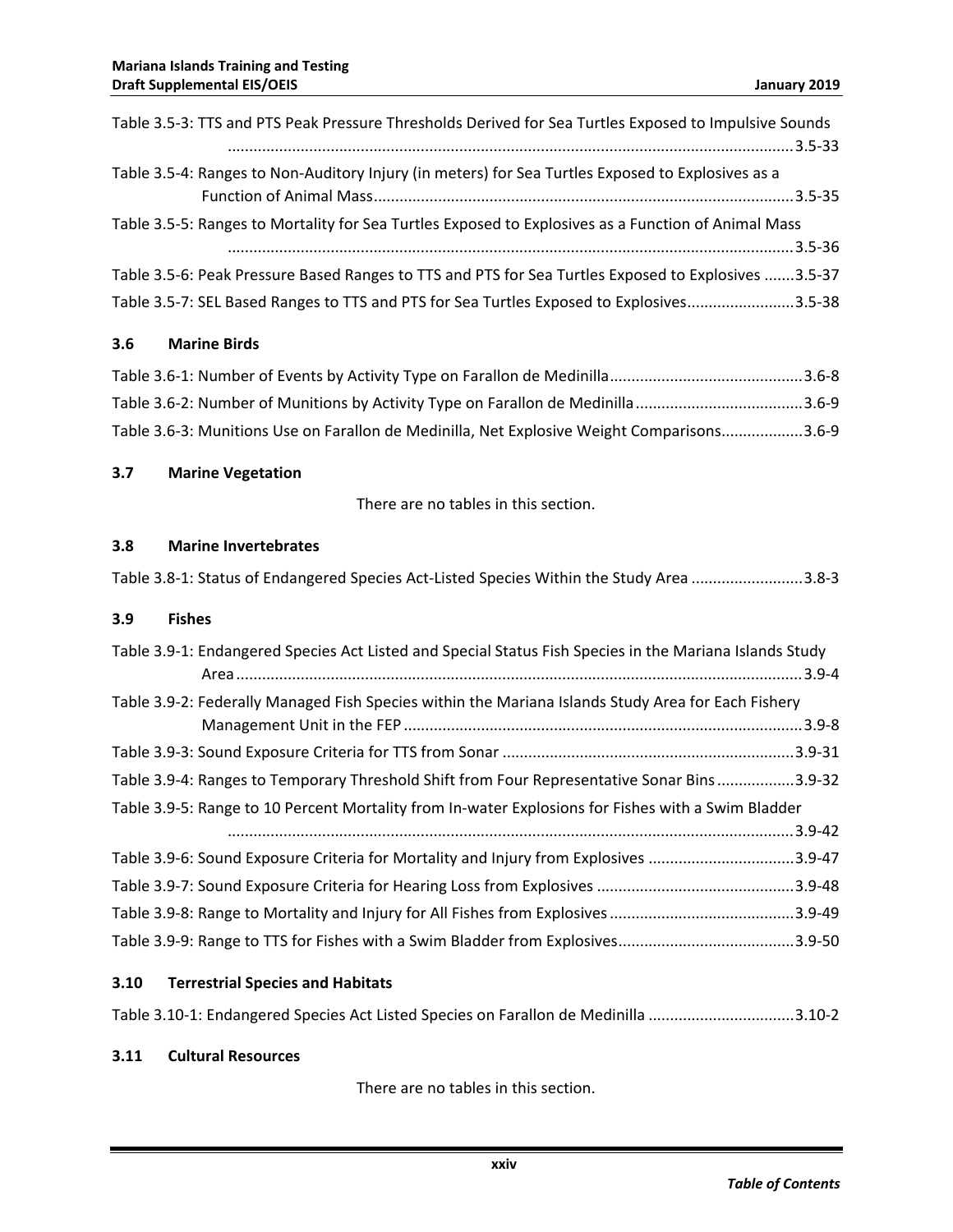### **3.12 Socioeconomic Resources and Environmental Justice**

There are no tables in this section.

### **3.13 Public Health and Safety**

|--|

#### **4 Cumulative Impacts**

|--|

### **5 Mitigation**

### **6 Additional Regulatory Considerations**

|--|--|--|